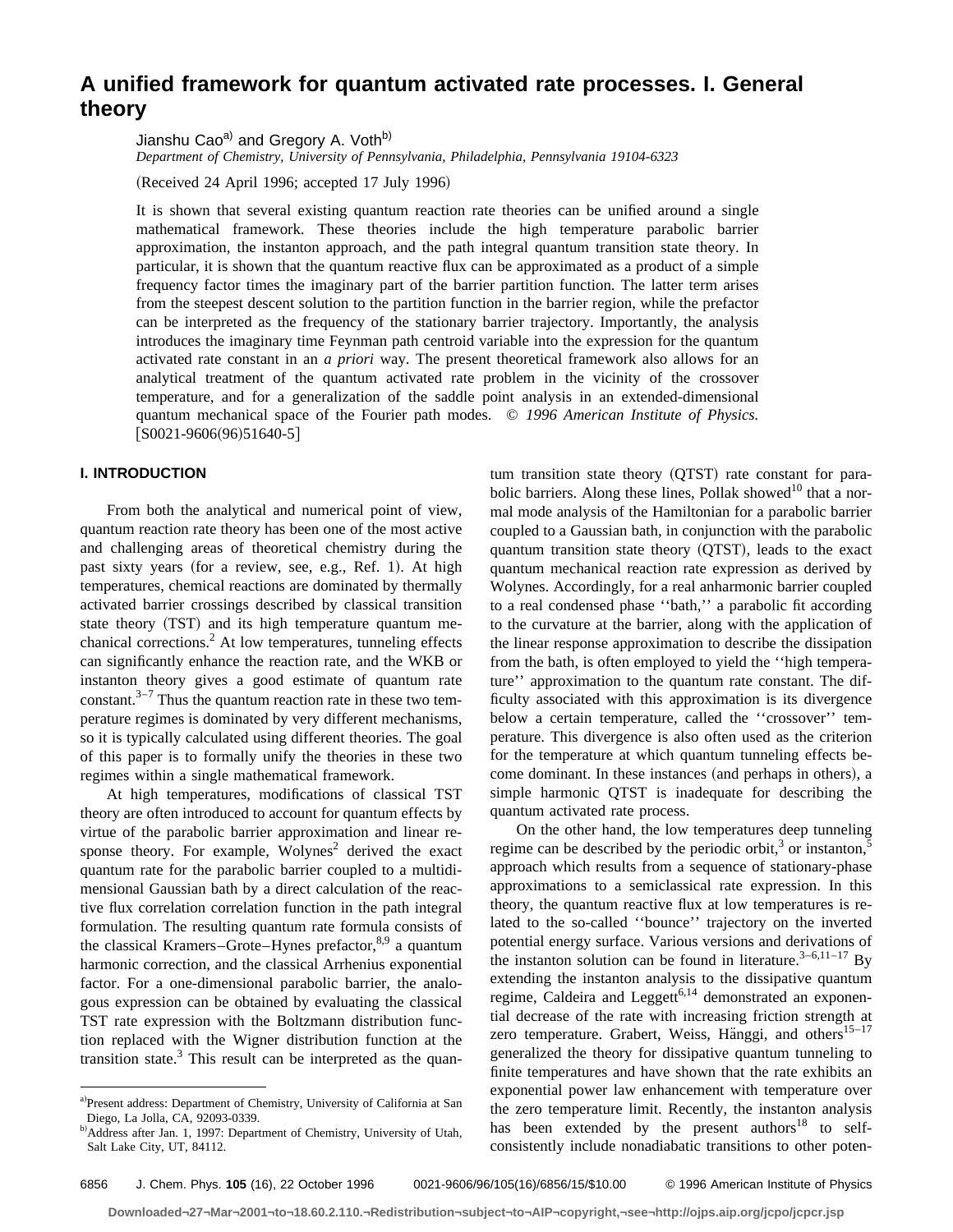tial surfaces in order to properly describe electron transfer and similar multistate processes over the full range of coupling strengths.

Over time, a clear theoretical challenge has been to smoothly join the high temperature parabolic barrier approximation to the low temperature instanton solution in the crossover region without *ad hoc* connection formulae. Along these lines, a general theory of metastability was constructed by Affleck<sup>12</sup> for temperatures below and above the crossover within a narrow transition region. Grabert and Weiss<sup>19</sup> also derived a dissipative crossover formula by means of a functional integral analysis, while, through the use of Miller's semiclassical transition state theory,  $3,20$  Hänggi and Hontscha<sup>21</sup> obtained a correction to the parabolic TST rate valid below crossover. The semiclassical TST approach has also recently been revisited in a compelling way. $22,23$  All of these rate expressions give the same result, or nearly the same result, at the crossover temperature, but they begin to deviate from each other away from crossover. A more unified approach is therefore desirable, particularly one which is suited for numerical implementation in complex manydimensional systems.

An important step in the direction of a unified theory of quantum activated dynamics is path integral quantum transition state theory  $(PI-QTST)$ .<sup>24-27</sup> In this theory, one introduces the imaginary time Feynman path centroid constraint into a formally exact quantum rate expression and then factorizes that expression into the Feynman centroid density and a velocity factor. After invoking an approximation for the latter term, the quantum centroid density occupies a role in the PI-QTST formula directly analogous to the classical Boltzmann density in the classical TST expression.<sup>24–26</sup> The PI-QTST expression recovers the exact parabolic QTST result at high temperatures while remaining accurate and nondivergent at and below the crossover temperature. At very low temperatures, however, the PI-QTST formula gives a slightly different and somewhat less accurate result than the instanton expression. $24,26$  Nevertheless, the intuitive concept of the path centroid variable leads to a QTST which behaves surprisingly well even at low temperatures and, most importantly, can be readily applied in simulations of very complex systems (see, e.g., Refs. 28–30) A recent numerical study<sup>31</sup> of quantum dissipative barrier crossing problems has found very good agreement between PI-QTST rates and exact quantum time correlation function results<sup>32</sup> over a wide range of parameters. The PI-QTST approach has also been successfully applied to electron transfer processes for which the centroid constraint is imposed on the discrete electronic state variable. $33-37$  Moreover, improved variational implementations<sup>25,38–41</sup> of PI-QTST have been developed to treat general multidimensional systems, though a rigorous bound on the PI-QTST rate constant does not exist as in the classical theory.

A recent extensive theoretical study<sup>42–46</sup> has revealed that path centroid quantities are the quantum mechanical analog to many classical quantities, both statistically and dynamically (for a review, see Ref. 47). Yet, the theoretical reason for the central role of the the path centroid variable in quantum activated rate theory is not immediately obvious. Indeed, all previous derivations of the PI-QTST formula<sup>24–26,38</sup> have introduced the centroid constraint without much justification except the prior knowledge that the PI-QTST formula recovers the well-known results in different limits, and it bridges these limits, as mentioned previously. On the other hand, it has been shown<sup>24,48</sup> that the centroid variable naturally arises if one wishes to evaluate the instanton rate constant. In the present paper, we significantly expand on this point of view by also considering the high temperature limit. This analysis provides an *a priori* justification for the introduction of the centroid variable in quantum activated dynamics, while also identifying a mathematical framework which unifies previous quantum activated rate expressions on a common footing.

The present paper is organized as follows: In Sec. II, the unified mathematical framework for the quantum reactive flux is presented. The relationship of this approach to PI-QTST is next developed in Sec. III which explains the central role of the path centroid variable in quantum activated dynamics. Some analysis of the theory is then given in Sec. IV along with some speculations for future research. Finally, some numerical studies are presented in Sec. V and concluding remarks are given in Sec. VI.

### **II. MATHEMATICAL FRAMEWORK**

In this section, we seek to develop a unified mathematical framework for quantum activated dynamics. To be specific, we will identify a single expression from which the primary, but more specialized, descriptions of quantum activated dynamics in different temperature and analytical limits can be derived. In order to accomplish this goal, the parabolic barrier model is analyzed in detail, while the low temperature instanton theory is also visited to provide a key supporting perspective. In the end, a ''universal'' expression will be suggested, but one should always bear in mind that truly exact results for *general* systems are rare, if not impossible, and the present case is no exception. Accordingly, for general problems the following theoretical analysis is not exact, but in the end it does appear to be a reasonable candidate for a unified mathematical perspective in the field of quantum activated dynamics.

It is well-known that real time quantum correlation functions can be related to their imaginary (Euclidean) time counterparts through an analytical continuation,  $\tau \rightarrow \tau + i\tau$ , also known as the Wick rotation.<sup>49</sup> Since barrier crossing is essentially a real time dynamical process, any quantum rate theory which seeks to determine the rate from the equilibrium distribution relies at some (perhaps unknown) level on an analytic continuation. One such prescription is the reactive flux correlation function, given in terms of the present discussion  $bv^{50}$ 

$$
F = \lim_{t \to \infty} F(\tau + it),\tag{2.1}
$$

where the correlation function  $F(\tau+it)$  is defined as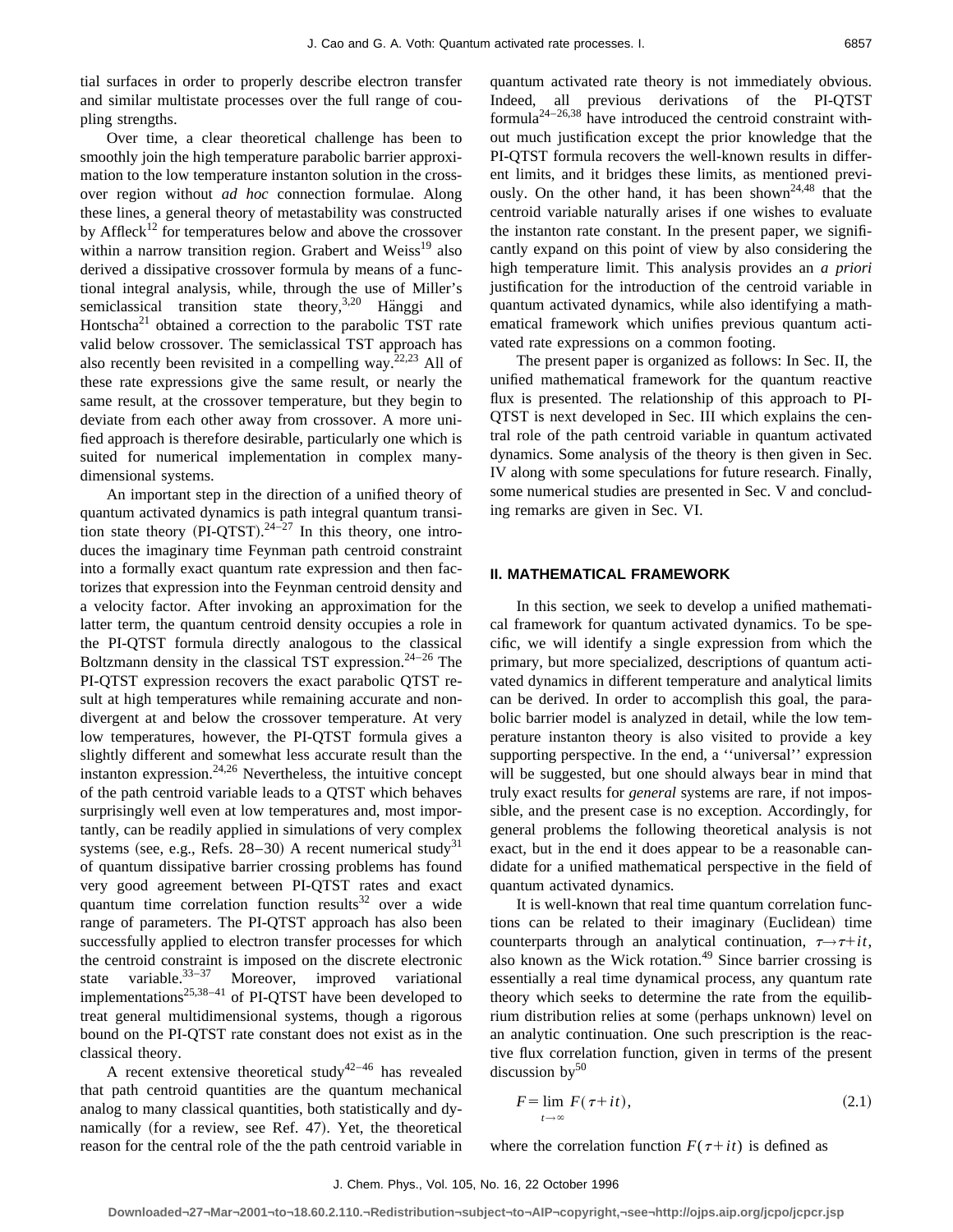6858 J. Cao and G. A. Voth: Quantum activated rate processes. I.

$$
F(\tau + it) = \operatorname{Im} \frac{\partial}{\partial \tau} \operatorname{Tr} \left[ e^{-\beta H} h_P(\tau + it) h_P(0) \right]. \tag{2.2}
$$

Here,  $h<sub>P</sub>(\tau)$  is the imaginary time reactant state population operator  $h_p(\tau) = \theta[q(\tau) - q_b]$ , where  $\theta$  is the step-function and  $q<sub>b</sub>$  is the position of the dividing surface along the reaction coordinate *q*, usually taken to be at or near the top of the barrier.

At this point, the reactive flux can be formally factorized as

$$
F = \text{Im} \lim_{t \to \infty} \frac{\partial}{\partial \tau} \langle h_P(\tau + it) h_P(0) \rangle_b Z_b \equiv \text{Im}(f Z_b), \quad (2.3)
$$

where  $\langle \cdots \rangle_b$  stands for an thermal average in the barrier region, and  $Z<sub>b</sub>$  is the partition function in the barrier region which will be discussed later. By decomposing the prefactor f and barrier partition function  $Z_b$  into their real and imaginary parts, the reactive flux can be rewritten as

$$
F = (\text{Re } f)(\text{Im } Z_b) + (\text{Im } f)(\text{Re } Z_b). \tag{2.4}
$$

The prefactor  $f$  in the above equation cannot be evaluated exactly for general systems. However, in the thermally activated regime (i.e., above crossover, as defined by  $\hbar\beta\omega_b\leq 2\pi$ , where  $\omega_b$  is the magnitude of the unstable barrier frequency), the barrier region can be approximated by a parabolic potential

$$
V(q) \approx V_0 - \frac{1}{2}m\omega_b^2(q - q_b)^2 \tag{2.5}
$$

with  $V_0 = V(q_b)$ ,  $V^{(1)}(q_b) = 0$ , and  $V^{(2)}(q_b) = -m\omega_b^2$ . The prefactor in Eq.  $(2.3)$  can be evaluated exactly as outlined in Appendix A to give

$$
f = \lim_{t \to \infty} \frac{\partial}{\partial \tau} \left\langle h_P(\tau + it) h_P(0) \right\rangle_b = \frac{\omega_b}{2\pi}.
$$
 (2.6)

Interestingly, it is found in the parabolic barrier limit that the prefactor *f has no imaginary part*. Below the crossover temperature, it may not be possible to rigorously prove this, but the instanton theory (as described later), as well as physical considerations for the  $t \rightarrow \infty$  limit of the imaginary part of the time correlation function, suggest it is so. If  $\text{Im } f = 0$ , the above considerations suggest that for quantum activated rate processes the reactive flux is related to the imaginary part of the barrier partition function, appropriately defined for the temperature of the system, giving

$$
F \propto \text{Im } Z_b \,. \tag{2.7}
$$

In the case of the parabolic barrier  $(i.e., above crossover)$ , the proportionality constant is given by  $\omega_b/2\pi$ . As will be shown later, below crossover this constant is  $1/\hbar\beta$ .

These arguments strongly suggest that the quantum reactive flux depends on the imaginary part of the barrier partition function. But what exactly is this quantity in the most general sense for a given temperature? The barrier partition function  $Z_b$  can be formally given in terms of a Feynman path integral<sup>51–53</sup> by the expression

$$
Z_b = \int \cdots \int_b \mathcal{D}q(\tau) \exp\{-S[q(\tau)]/\hbar\},\tag{2.8}
$$

where a single dimension is considered here for notational simplicity and  $S[q(\tau)]$  is the usual Euclidean time action functional, given by

$$
S[q(\tau)] = \int_0^{\hbar \beta} d\tau \{ \frac{1}{2} m \dot{q}(\tau)^2 + V[q(\tau)] \}.
$$
 (2.9)

Note that the subscript "*b*" on the path integration in Eq.  $(2.8)$  implies a special treatment for the barrier region which we now elaborate. For the case of a parabolic barrier, the barrier partition function,  $Z_{\text{pb}}$ , is given by

$$
Z_{\rm pb} = \left(\frac{m}{2\pi\hbar^2\beta}\right)^{1/2} \frac{(\hbar\beta\omega_b/2)}{\sin(\hbar\beta\omega_b/2)} \exp(-\beta V_0)
$$
  
 
$$
\times \int dq \exp[\beta m\omega_b^2 (q - q_b)^2/2], \qquad (2.10)
$$

The above integral is divergent for an integration along the real axis, but the coordinate rotation  $q \rightarrow iq$  yields a welldefined value for the imaginary part of  $Z_{pb}$ .<sup>11</sup> We then obtain from Eqs.  $(2.7)$  and  $(2.10)$  the well-known result for the parabolic barrier reactive flux<sup>4</sup>

$$
F_{\text{pb}} = \frac{k_B T}{h} \frac{(\hbar \beta \omega_b/2)}{\sin(\hbar \beta \omega_b/2)} \exp(-\beta V_0). \tag{2.11}
$$

It is of particular interest to relate the above derivation and discussion to the path centroid-based PI-QTST, which will be done in later sections.

Below the crossover temperature, the analysis of the barrier partition function becomes more difficult, or at least different, because the nonlinearity of the potential in the barrier region becomes important and there is extensive quantum tunneling. In the low temperature regime, the instanton theory<sup>3,5</sup> proves to be most useful for this analysis. Consider a general many-dimensional system described by a single barrier region and asymptotic reactant and product states. The barrier partition function for a multidimensional system is described by

$$
Z_b = \int \cdots \int_b \mathcal{D}\mathbf{q}(\tau) \exp\{-S[\mathbf{q}(\tau)]/\hbar\}.
$$
 (2.12)

Application of the steepest descent approximation to Eq.  $(2.12)$  leads to the Euler–Lagrangian equations of motion for the coordinates on the inverted potential, i.e.,  $3.5$ 

$$
\mathbf{m} \cdot \frac{d^2 \mathbf{q}(\tau)}{d\tau^2} = \frac{\partial V[\mathbf{q}(\tau)]}{\partial q(\tau)},
$$
\n(2.13)

where **m** is the diagonal mass matrix and the periodic condition on the instanton or "bounce" trajectory is  $q(\hbar\beta)$  $\mathbf{q}(0)$ . For a regular barrier, satisfying  $V^{(2)}(q_b) = -m\omega_b^2 < 0$ and  $V^{(4)}(q_b) \ge 0$  along the barrier coordinate, Eq. (2.13) has a trivial (single point) solution at the transition state for  $\hbar\beta\omega_b$ <2 $\pi$  and a bounce solution for  $\hbar\beta\omega_b$ >2 $\pi$ . This criterion then defines the crossover temperature  $(T_0=1/k_B\beta_0)$ , i.e., $54$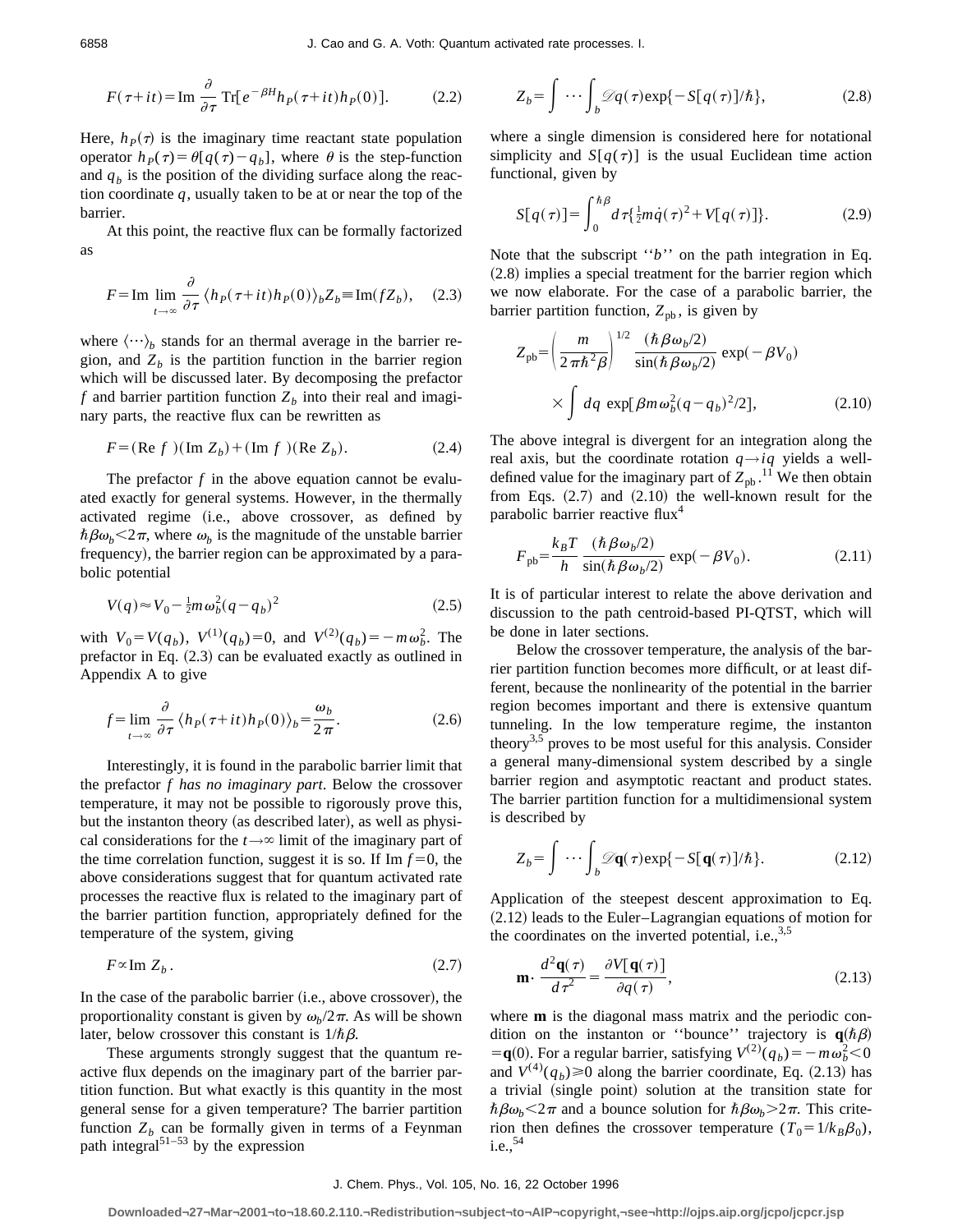$$
\hbar \beta_0 \omega_b = 2 \pi \tag{2.14}
$$

at which the bounce trajectory coalesces to the transition state. For a divergent barrier, satisfying  $V^{(2)}(q_b) = m\omega_b^2 < 0$ and  $V^{(4)}(q_b)$  < 0, there is always a bounce solution. Unless specified otherwise, the present discussion will be for a regular barrier which is always bounded from below.

To proceed, the action is expanded around the bounce trajectory, giving

$$
S[q(\tau)] = S_{\text{inst}} + \int d\tau \int d\tau' \frac{\delta^2 S}{\delta \tilde{q}(\tau) \delta \tilde{q}(\tau')} \tilde{q}(\tau) \tilde{q}(\tau'),
$$
\n(2.15)

where  $\tilde{q}(\tau) = q(\tau) - q_{\text{inst}}(\tau)$  represents the quantum fluctuation away from the instanton path. Then, the steepest descent approximation formally leads to

$$
Z_b = \mathcal{N} \cdot \frac{1}{\sqrt{\det[\delta^2 S/\delta \tilde{q}(\tau)\delta \tilde{q}(\tau')]}} \exp(-S_{\text{inst}}/\hbar),
$$
\n(2.16)

where *N* is a normalization factor to be specified and the determinant is understood as the product of eigenvalues of the linear operator in functional space. Though similar to the Van Vleck prefactor, the prefactor in Eq.  $(2.16)$  is intrinsically divergent because the spectrum of the second order functional derivative consists of an isolated negative eigenvalue and a zero eigenvalue.<sup>5</sup> The zero eigenvalue can be removed by explicitly integrating out the corresponding eigenmode, whereas the negative mode is integrated by an analytical continuation leading to the purely imaginary barrier partition function  $Z_b = iZ_{\text{inst}}$ . Thus the simple coordinate rotation  $q \rightarrow iq$  performed on the above crossover reactive mode has now been extended to the quantum fluctuation mode corresponding to the negative eigenvalue (and it will also be related to the path centroid mode in the next section<sup>48</sup>).

In order to complete the instanton analysis, a second order functional derivative must be evaluated along the instanton trajectory. This procedure is numerically best implemented for a discretized path, i.e.,

$$
\frac{\delta^2 S}{\delta \mathbf{q}_i \delta \mathbf{q}_j} = \frac{\mathbf{m}}{\epsilon^2} \left( 2 \delta_{i,j} - \delta_{i,j+1} - \delta_{i,j-1} \right) + \delta_{i,j} \frac{\partial^2 V[\mathbf{q}(\tau)]}{\partial \mathbf{q}_i \partial \mathbf{q}_j},
$$
\n(2.17)

where the indices *i* and *j* denote two different discretized imaginary time slices,  $q_i$  and  $q_j$  are the corresponding nuclear coordinates along the instanton path, and  $\epsilon = \hbar \beta / P$ , with *P* being the number of discretizations. The dimensionality implicit in the above equations is such that  $\frac{\partial^2 S}{\partial q_i} \frac{\partial q_j}{\partial q_j}$ is a matrix of dimension  $N \times P$ . When diagonalizing this matrix, there will be a negative eigenvalue giving rise to the imaginary part of the barrier partition function, and a zero eigenvalue corresponding to the translationally invariant mode.<sup>5</sup> The existence of a zero eigenvalue is an indication of a true instanton solution. The removal of the zero eigenvalue requires the proper normalization, which is explained in Appendix A of Ref. 18. After the removal of the zero eigenvalue, the rest of the normalized determinant is given by

$$
D = \lim_{P \to \infty} \frac{1}{P^2} \det' \left( \epsilon^2 \mathbf{m}^{-1} \frac{\delta^2 S}{\delta \mathbf{q}_i \delta \mathbf{q}_j} \right), \tag{2.18}
$$

where det' stands for the value of the determinant with the zero eigenvalue removed. The translationally invariant mode is then integrated along the bounce trajectory, resulting in a prefactor of  $\sqrt{W/2\pi\hbar}$ .

Putting all of the factors together from the above analysis, we obtain the instanton approximation  $Z_{inst}$  for the imaginary part of the barrier partition function, i.e.,

Im 
$$
Z_b \simeq Z_{\text{inst}} = \sqrt{\frac{W}{2 \pi \hbar D}} \exp(-S_{\text{inst}}/\hbar)
$$
, (2.19)

where  $W$  and  $S_{inst}$  are the work and action of the bounce trajectory, respectively, and *D* is a properly normalized determinant as defined above. The quantum instanton reactive flux is given by

$$
F \approx \frac{1}{\hbar \beta} \text{ Im } Z_b \,. \tag{2.20}
$$

More discussions of the instanton solution can be found in Appendix B. By comparison with Eq.  $(2.4)$ , the prefactor at low temperature is clearly given by

$$
f = \text{Re } f = \lim_{t \to \infty} \text{Re } \frac{\partial}{\partial \tau} \langle h_P(\tau + it) h_P(0) \rangle_b
$$

$$
\approx \frac{1}{\hbar \beta}.
$$
 (2.21)

The ''barrier partition function'' perspective in semiclassical activated dynamics has been further elaborated in Refs. 22 and 23.

It is also important to mention the case of a metastable potential well. Langer and others<sup>11,38</sup> have shown that for such systems the barrier partition function is twice the imaginary part of the well free energy. The imaginary part of the well free energy can in turn be related to a thermal average over the imaginary part of the well eigenvalues, i.e., the lifetimes of the metastable states. Thus the imaginary part of the well free energy can be related to the thermal decay rate, and this is often taken as a ''formal'' basis for instanton theory. Interestingly, the barrier partition function contains the same information, and it can be understood from the perspective of the asymptotic treatment of the overall partition function in the barrier region. To quadratic order, this treatment is equivalent to the steepest descent approximation with an analytic continuation  $q \rightarrow iq$  of the appropriate integration variable for the temperature at hand.<sup>11</sup> In fact, the barrier partition function  $Z_h$  can only be comprehended in the asymptotic sense. For example, there does not exist a welldefined global partition function for a metastable potential well or an unbounded barrier crossing problem such as an Eckart barrier. Also, for a closed system such as a doublewell, the global system partition function is a positivedefinite real quantity. In this case, the barrier partition function is literally *defined* to be some asymptotic approximation to the partition function around a saddle-point mode, i.e., a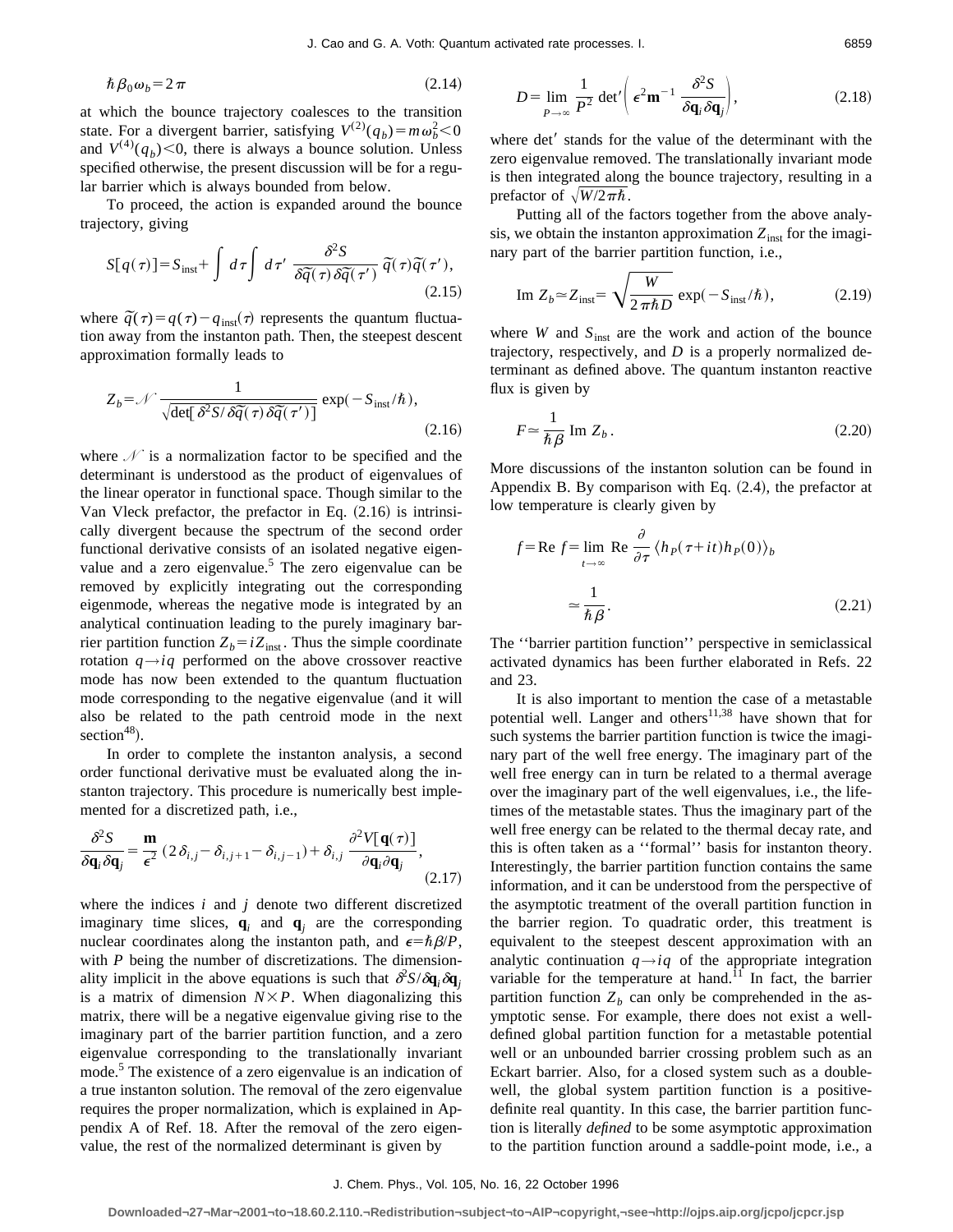steepest descent approximation in the barrier region. The imaginary part of the barrier partition function arises from the mathematical rotation of the relevant integration variable for the unstable mode to the imaginary  $axis.<sup>11</sup>$  (The exact nature of that integration variable is of considerable significance, as we shall see in the next section. $48$  In effect, the imaginary part of the barrier partition function results from the thermal fluctuations of the unstable mode in imaginary space and the thermal fluctuations of the stable modes in real space. It seems fairly remarkable that the result of an apparent mathematical trick to evaluate a divergent integral could be intimately related to the rate of a quantum activated process, but it does indeed seem to be so.

Combining the results from the preceding analysis, we find that the quantum reactive flux for a one-dimensional system can be written in the following unified form:

$$
F \simeq \nu \text{ Im } Z_b, \qquad (2.22)
$$

where  $\nu$  is a simple piecewise continuous frequency factor, given by

$$
\nu = \frac{\omega_b}{2\pi}; \quad \hbar \beta \omega_b < 2\pi,
$$
  

$$
= \frac{1}{\hbar \beta}; \quad \hbar \beta \omega_b \ge 2\pi,
$$
 (2.23)

and it is understood that the barrier partition function  $Z_b$  is treated in an appropriate asymptotic fashion, depending on the temperature. The reactive flux expression in Eq.  $(2.22)$  is valid at all temperatures and in the classical limit. The important result embodied in Eq.  $(2.22)$  might also have been inferred by piecing together several known analytical results, but the derivation in Appendix A, leading to Eq.  $(2.6)$ , provides a key formal link between the high and low temperature limits.

For many-dimensional systems, the above equations should be modified to include the effects of the coupling to a thermal bath. The basic form of the expression in Eq.  $(2.22)$ is the same, but the barrier partition function is now defined for the complete many-dimensional system and, by invoking the linear response approximation, $\frac{7}{1}$  the expression for the frequency factor is given by

$$
\nu = \frac{\lambda_0^{\ddagger}}{2\pi}; \quad \hbar \beta_0^{\dagger} < 2\pi,
$$
  

$$
= \frac{1}{\hbar \beta}; \quad \hbar \beta \lambda_0^{\dagger} \ge 2\pi,
$$
 (2.24)

where  $\lambda_0^{\ddagger}$  is the Grote–Hynes frequency,<sup>9</sup> given by

$$
\lambda_0^{\ddagger} = \frac{\omega_b^2}{\lambda_0^{\ddagger} + \hat{\eta}(\lambda_0^{\ddagger})/m}.
$$
\n(2.25)

Here, *m* is the effective mass of the reaction coordinate and  $\hat{\eta}(z)$  is the Laplace transform of the classical friction kernel at the top of the barrier<sup>9</sup> (i.e., the frequency-dependent friction). The crossover temperature in the many-dimensional case is now defined by  $\hbar \beta_0 \lambda_0^{\dagger} = 2\pi$  (see, e.g., Ref. 1 for a discussion).

Before proceeding to the next section, it should be noted that the present formulation of quantum activated dynamics is not limited to adiabatic reactions. Indeed, in the case of nonadiabatic transitions, Eq.  $(2.22)$  can be generalized to  $read<sup>18</sup>$ 

$$
F \simeq \nu \text{ Im } Z_{\mu,\nu},\tag{2.26}
$$

where

$$
Z_{\mu,\nu} = \int d\mathbf{q} \int d\mathbf{q}' |\langle \mu, \mathbf{q} | \exp(-\beta H/2) | \nu, \mathbf{q}' \rangle|^2 \qquad (2.27)
$$

and  $q$  and  $q'$  are understood to be in the region of the wells of the diabatic reactant and product states, respectively. Note that the notation ''Im'' was absorbed into the definition of  $Z_{\mu,\nu}$  in Ref. 18. The choice of the prefactor  $\nu$  in the nonadiabatic case is less clear, but using Eq.  $(2.24)$  with a barrier frequency determined from the lowest *adiabatic* potential energy surface will give a result consistent with the known analytical limits.

# **III. PATH INTEGRAL QUANTUM TRANSITION STATE THEORY**

The expression for the quantum reactive flux in Eq. ~2.22! allows us to rationalize, even provide an *a priori* argument for, the central role of the imaginary time path centroid variable in quantum activated dynamics.<sup>24–27,47</sup> Elements of this argument have already appeared elsewhere, $24,38,48,55$  but the final outcome in this section is somewhat different and more general.

As described many times in the literature, the definition of the imaginary time path centroid density is given by  $52,56,57$ 

$$
\rho_c(q_c) = \int \cdots \int \mathcal{D}q(\tau) \delta(q_c - \widetilde{q}_0) \exp\{-S[q(\tau)]/\hbar\},\tag{3.1}
$$

where a one-dimensional notation is again employed for simwhere a one-dimensional notation is again employed for simplicity, and the centroid variable  $\tilde{q}_0$  is defined as the zero frequency Fourier mode of the path  $q(\tau)$ , i.e.,

$$
\widetilde{q}_0 = \frac{1}{\hbar \beta} \int_0^{\hbar \beta} d\tau q(\tau). \tag{3.2}
$$

The exact quantum partition function can be formally expressed as the centroid trace<sup>52,56,57</sup>

$$
Z = \int dq_c \exp[-\beta V_c(q_c)], \qquad (3.3)
$$

where the effective centroid potential is given by

$$
V_c(q_c) = -k_B T \ln[\rho_c(q_c)]. \tag{3.4}
$$

At this point, the effective centroid potential can be used to evaluate the barrier partition function within the steepest descent approximation.<sup>48</sup> To do so, the centroid potential is expanded at its maximum  $q^*$  in the barrier region, giving

$$
V_c(q_c) \approx V_c(q^*) + \frac{1}{2} V_c^{(2)}(q^*) (q_c - q^*)^2. \tag{3.5}
$$

#### J. Chem. Phys., Vol. 105, No. 16, 22 October 1996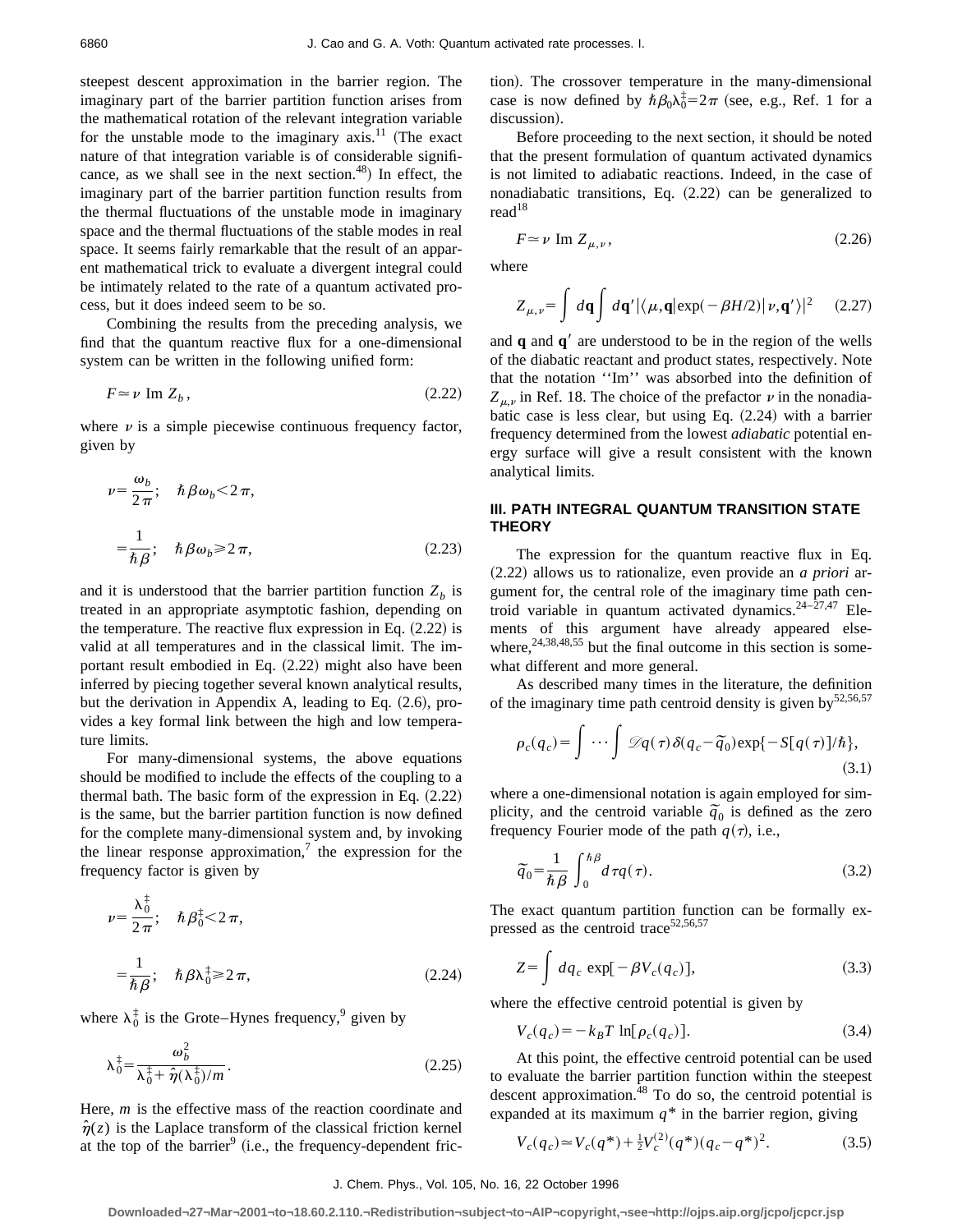Here, the maximum of the centroid potential  $q^*$  is determined by

$$
\langle V^{(1)}(q^*)\rangle_c = 0,\tag{3.6}
$$

and the curvature of the centroid potential is determined by

$$
V_c^{(2)}(q^*) = \langle V^{(2)}(q^*) \rangle_c - \beta \left[ \langle \overline{V}^{(1)}(q^*) \overline{V}^{(1)}(q^*) \rangle_c - \langle V^{(1)}(q^*) \rangle_c \right] \tag{3.7}
$$

where  $\langle f(q^*)\rangle_c$  denotes a centroid-constrained average at the transition state or, explicitly,

$$
\langle f(q^*) \rangle_c
$$
  
= 
$$
\frac{\int \cdots \int \mathcal{D}q(\tau) f[q(0)] \delta(q^* - \tilde{q}_0) \exp\{-S[q(\tau)]/\hbar\}}{\int \cdots \int \mathcal{D}q(\tau) \delta(q^* - \tilde{q}_0) \exp\{-S[q(\tau)]/\hbar\}}.
$$
(3.8)

and  $\bar{V} = \int_0^{\hbar} \beta d\tau V[q(\tau)]/\hbar \beta$ .

Now comes a crucial point. If the curvature of the centroid potential is negative, then the centroid variable is the ideal variable by which to evaluate the barrier partition function via a steepest descent approximation to Eq.  $(3.3)$  along the imaginary axis (i.e.,  $q_c \rightarrow iq_c$ ). That is,

$$
Z_b \approx i \rho_c(q^*) \int_{-\infty}^{\infty} dq_c \exp[-\beta |V_c^{(2)}(q^*)| (q_c - q^*)^2/2]
$$
  
=  $i \left( \frac{2\pi}{\beta |V_c^{(2)}(q^*)|} \right)^{1/2} \rho_c(q^*).$  (3.9)

After the steepest descent evaluation of the barrier partition function using Eq.  $(3.9)$ , the expression for the quantum reactive flux  $[Eq. (2.22)]$  is then given by

$$
F \simeq \nu \left( \frac{2 \pi}{\beta |V_c^{(2)}(q^*)|} \right)^{1/2} \rho_c(q^*), \tag{3.10}
$$

where  $|V_c^{(2)}(q^*)|$  is the absolute value of the curvature of the effective centroid potential at its maximum. It should be noted that the centroid-based expression given above for the quantum activated rate constant is somewhat different from the PI-QTST expression<sup>24-26</sup> and from the low temperature formula derived in Ref. 48. Simplifying further, the expression for the quantum rate constant is given by

$$
k \approx \nu \, \frac{(2\,\pi/\beta \, |V_c^{(2)}(q^*)|)^{1/2}}{\int_{-\infty}^{q^*} dq_c \, e^{-\beta V_c(q)}} \, e^{-\beta V_c(q^*)}.\tag{3.11}
$$

This formula, as with the PI-QTST formula, is readily evaluated by numerical path integral techniques, and a simple prescription has been given here for the prefactor  $\nu$  as well [i.e., Eq.  $(2.24)$ ].

For higher temperatures, particularly above crossover, the frequency factor is given by  $\nu = \lambda_0^{\frac{1}{4}}/2\pi$  and  $|V_c^{(2)}(q^*)|$  can be approximated by  $m\omega_b^2$ . In this case, Eq.  $(3.11)$  reduces to the well-known PI-QTST formula<sup>25</sup> for many-dimensional systems

$$
k_{\text{PI-QTST}} = \frac{\lambda_0^{\frac{4}{4}}}{\omega_b} \frac{(2 \pi m \beta)^{-1/2}}{\int_{-\infty}^{q^*} dq_c \ e^{-\beta V_c(q)}} \ e^{-\beta V_c(q^*)}.
$$
 (3.12)

The PI-QTST result has thus been recovered from the point of view of the present analysis. Note, however, that Eq.  $(3.11)$  is likely to be more accurate then the PI-OTST result in Eq.  $(3.12)$  over the entire temperature range. Also, for low temperatures, the prefactor  $\nu$  in Eq. (3.11) is given by  $1/\hbar\beta$ and the equation becomes an approximation<sup>24,27,48</sup> to the instanton result [Eq.  $(2.20)$ ].

In light of the general expression for the quantum activated rate constant in Eq.  $(2.22)$ , the above steepest descent approach provides a rationale as to why the centroid variable and its equilibrium density at the transition state are so important in determining the value of the quantum thermal rate constant. The centroid constraint arises *naturally* in this analysis without being artificially introduced.<sup>24,38</sup> Indeed, the quantum reaction coordinate *q* is clearly defined to be the coordinate which possesses the unstable centroid mode, and the quantum transition state along the coordinate is specified by the value of  $q=q^*$  which gives a maximum in the effective centroid potential in the barrier region<sup>24</sup> (and this *may not* be the same as the classical transition state<sup>24,39</sup>).

While the above expressions have been given for a onedimensional reactive system, they are readily generalized to many-dimensional systems in a transparent fashion. In the latter scenario, the effective centroid potential in Eq.  $(3.4)$  is replaced by the *centroid potential of mean force* (CPMF) along the reaction coordinate  $q$ , also to be denoted here by  $V_c(q_c)$ . This quantity is defined as in Eqs. (3.3) and (3.4), but it now depends on the reduced centroid density<sup>26</sup>

$$
\rho_c(q_c) = \int \cdots \int \mathcal{D}q(\tau) \delta(q_c - \widetilde{q}_0) \exp\{-S[q(\tau)]/\hbar\}. \tag{3.13}
$$

As a convention, in the equations above and below the bold fonts stand for vectors and matrices (in the present case, for the coordinates of the many-dimensional system). With the concept of the CPMF in hand, Eqs.  $(3.7)$ – $(3.12)$  are thus applicable to many-dimensional systems.

It is also possible to generalize the centroid density treatment of the barrier partition function to a rotated saddle point in multidimensional space if the discussion is restricted to linear transformations of the system coordinates. In particular, if the saddle point is defined in terms of the rotated coordinate

$$
z = \sum_{i=1}^{N} U_i q_i, \tag{3.14}
$$

with  $|\mathbf{U}_i|=1$  being a unit vector and z the reactive barrier coordinate (i.e., the local reaction path), then one can write the reduced centroid density along this coordinate  $as^{25,26}$ 

$$
\rho_c(z_c) = \int \cdots \int \mathcal{D}q(\tau)\delta(z_c - \tilde{z_0}) \exp\{-S[q(\tau)]/\hbar\},\tag{3.15}
$$

where  $\tilde{z}_0$  is the centroid of the reactive coordinate. The partition function can be similarly defined as

$$
Z = \int dz_c \, \exp[-\beta V_c(z_c)], \qquad (3.16)
$$

#### J. Chem. Phys., Vol. 105, No. 16, 22 October 1996

**Downloaded¬27¬Mar¬2001¬to¬18.60.2.110.¬Redistribution¬subject¬to¬AIP¬copyright,¬see¬http://ojps.aip.org/jcpo/jcpcr.jsp**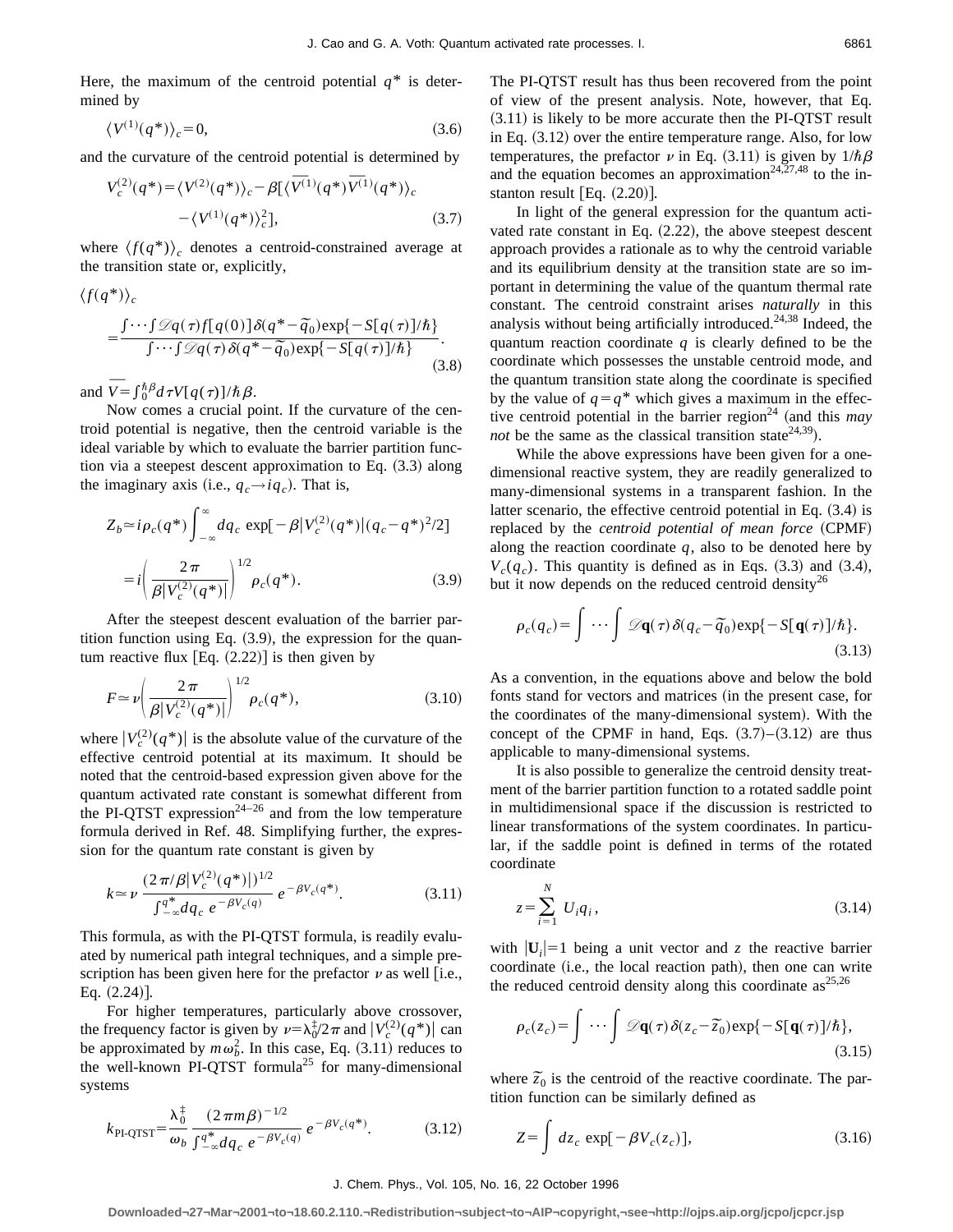where the centroid potential of mean force along *z* is given by

$$
V_c(z_c) = -k_B T \ln[\rho_c(z_c)].
$$
\n(3.17)

In a manner similar to that outlined before, the CPMF along *z* can be used to evaluate the barrier partition function within the steepest descent approximation by first expanding it about the maximum as defined at  $z^{\ddagger}$ , giving

$$
V_c(z_c) \approx V_c(z^{\ddagger}) + V_c^{(1)}(z^{\ddagger})(z_c - z^{\ddagger}) + \frac{1}{2}V_c^{(2)}(z^{\ddagger})(z_c - z^{\ddagger})^2. \tag{3.18}
$$

Note that the second term on the right-hand side of this equation is zero by definition. The derivatives above are given by the rotated version of Eqs.  $(3.6)$  and  $(3.7)$ , i.e.,

$$
\langle \wp V(z^{\ddagger}) \rangle_c = 0, \tag{3.19}
$$

and

$$
V_c^{(2)}(z^{\ddagger}) = \langle \varphi^2 V(z^{\ddagger}) \rangle_c - \beta [\langle \varphi \overline{V}(z^{\ddagger}) \varphi \overline{V}(z^{\ddagger}) \rangle_c - \langle \varphi V(z^{\ddagger}) \rangle_c^2],
$$
 (3.20)

where the symbol  $\varphi$  denotes the derivative along the reaction path:  $\mathcal{P} = \sum_{i=1}^{N} U_i \partial_i$ . The rotated dividing surface is to be chosen normal to the direction of the negative eigenvalue of centroid-constrained force constant matrix, and the transition state  $z^{\ddagger}$  is defined to be the position of the centroidconstrained free energy maximum along the rotated reactive barrier coordinate. In Eqs.  $(3.19)$  and  $(3.20)$ , the general centroid-constrained averages are given by expressions similar to Eq.  $(3.8)$ , i.e.,

$$
\langle f(z^{\ddagger}) \rangle_c
$$
  
= 
$$
\frac{\int \cdots \int \mathcal{D} \mathbf{q}(\tau) f[\mathbf{q}(0)] \delta(z^{\ddagger} - \tilde{z}_0) \exp\{-S[\mathbf{q}(\tau)]/\hbar\}}{\int \cdots \int \mathcal{D} \mathbf{q}(\tau) \delta(z^{\ddagger} - \tilde{z}_0) \exp\{-S[\mathbf{q}(\tau)]/\hbar\}}.
$$
(3.21)

With the rotated saddle point in hand, the centroid density in terms of the rotated coordinate  $\rho$  can be approximated by the saddle point expression

$$
\rho_c(z_c) \approx \rho_c(z^{\ddagger}) \exp[-\beta V_c^{(2)}(z^{\ddagger})(z_c - z^{\ddagger})^2].
$$
 (3.22)

If  $V_c^{(2)}(z^{\ddagger})$  < 0, then the imaginary part of the barrier partition function can be evaluated using the steepest descent approach as before, yielding the reactive flux from Eq.  $(2.22)$ as

$$
F \approx \nu \left( \frac{2\,\pi}{\beta |V_c^{(2)}(z^{\ddagger})|} \right)^{1/2} \rho_c(z^{\ddagger}). \tag{3.23}
$$

The above prescription to determine the dividing surface also applies to classical transition state theory where the variational principle requires the transition state flux through the dividing surface to be minimized.<sup>58-61</sup> For a coordinatedependent dividing surface, the flux through the surface is proportional to the constrained partition function integrated on the dividing surface weighted by a Jacobian factor. Therefore, in the case of a planar dividing surface, minimizing the flux is equivalent to finding the planar dividing surface according to the criterion in Eq.  $(3.20)$ , at least to quadratic order.<sup>26,39,40</sup> Following this argument, a self-consistent centroid TST theory of quantum dissipative barrier crossing has been formulated. $62$  On the other hand, a general variational principle in PI-QTST will be difficult to rigorously justify since, as shown in the present work, PI-QTST is based on a steepest descent approximation to the barrier partition function and a high temperature approximation for the frequency factor.

In this section, the main result of PI-QTST  $[Eq. (3.12)]$ has been related to Eq.  $(2.22)$  through the centroid-based analysis of the barrier partition function [cf. Eq.  $(3.9)$ ]. In the process, a new expression for the quantum rate constant, Eq.  $(3.11)$ , was derived which, in principle, is more accurate than the PI-QTST expression over a broader temperature range. These considerations also lead to some interesting analytical and conceptual perspectives, which are described in the next section. One of these perspectives pertains to the analytical treatment of the crossover problem, while the other concerns the form of the optimal low temperature analysis<sup>48</sup> of the basic rate constant expression, Eq.  $(2.22)$ , thereby generalizing upon the usual centroid activated rate perspective. $24-26$ 

# **IV. ANALYSIS**

The central quantity in the expression for the quantum rate constant  $[Eq. (2.22)]$  is the imaginary part of the barrier partition function  $Z_b$ . As such, this situation compels us to consider the implications of the steepest descent perspective for this quantity. Indeed, one can imagine expressing the barrier partition function in terms of an integration over a *finite* number of Fourier path modes  $\tilde{q}_n$ , given from the Fou-<br>*finite* number of Fourier path modes  $\tilde{q}_n$ , given from the Fourier decomposition of the paths by

$$
q(\tau) = \sum_{n = -\infty}^{\infty} \widetilde{q}_n e^{i\Omega_n \tau},
$$
\n(4.1)

where  $\Omega_n = 2\pi n/\hbar \beta$ . One is then free to express the barrier partition function as an integration over an effective extended-dimensional Fourier mode density,  $\rho(q_c, ..., q_m)$ ,<sup>63</sup> where

$$
\rho(q_c, ..., q_m) = \int \cdots \int \mathcal{D}q(\tau)\delta(q_c - \tilde{q}_0) \prod_{n=1}^m \delta(q_n - \tilde{q}_n)
$$

$$
\times \exp\{-S[q(\tau)]/\hbar]\}
$$
(4.2)

and

$$
Z_b = \int dq_c \cdots \int dq_m \rho(q_c, ..., q_m)
$$
  
= 
$$
\int dq_c \cdots \int dq_m \exp[-\beta V_{\text{eff}}(q_c, ..., q_m)].
$$
 (4.3)

Here, the integrations in the above equation are understood to be in the barrier region, as required, and  $V_{\text{eff}}(q_c, ..., q_m)$  is an effective ''potential of mean force'' for the subset of Fouan effective potential of mean force for the subset of Four-<br>rier path modes ( $\tilde{q}_c$ ,..., $\tilde{q}_m$ ), as defined above.<sup>63</sup> For simplicity, the  $m$ -dimensional expression in Eq.  $(4.2)$  has been developed for a problem having one physical dimension. For multidimensional systems, the effective potential for the subset of Fourier path modes is a potential-like function in an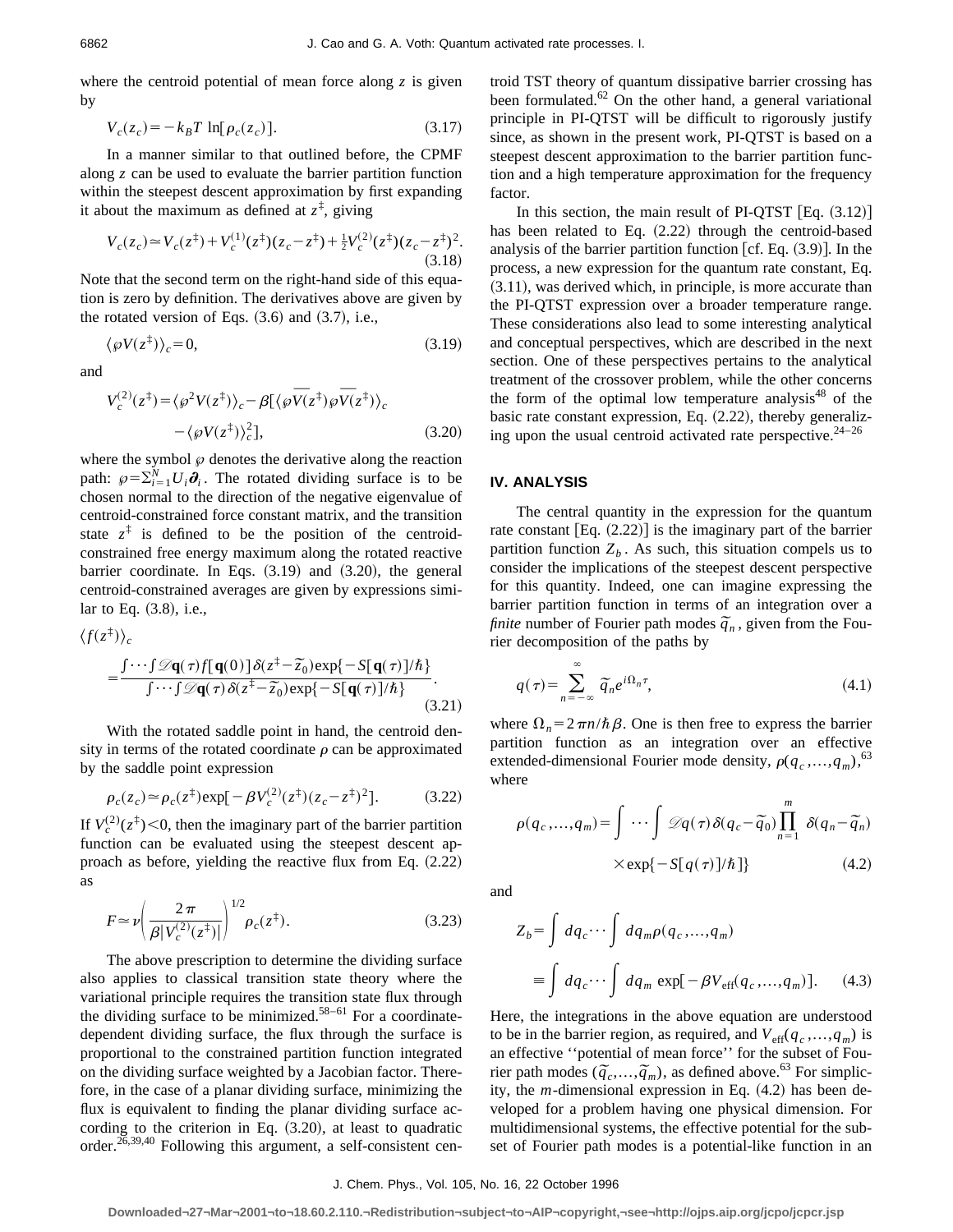extended  $m \times N$ -dimensional space, which is larger than the physical dimension of the system *N*. This formulation of the barrier partition function within the context of the quantum rate constant expression  $[Eq. (2.22)]$  leads to two interesting perspectives which are now described.

### **A. Crossover**

The expression in Eq.  $(2.11)$  for the reactive flux of the parabolic barrier diverges at the crossover temperature. On the other hand, the instanton expression in Eq.  $(2.20)$  is inappropriate above the crossover temperature since the bounce solution to the barrier partition function shrinks to a trivial solution. The path centroid-based expressions in Eqs.  $(3.11)$  and  $(3.12)$  are uniformly valid through the crossover temperature, but they are essentially numerical in spirit (i.e., the key quantities are usually determined from numerical path integral simulations for realistic systems). In terms of analytic theory, it is generally regarded as being unsatisfactory to have two distinctive solutions which do not match smoothly in the crossover regime. While a number of authors have proposed solutions to this problem (for a review, see  $Ref. 1$ , it shall be examined here within the context of the present theory  $[i.e., Eq. (2.22)]$  based on the steepest descent solution to the barrier partition function. We will also draw upon the Fourier path mode perspective introduced in Eqs.  $(4.1)–(4.3)$ . The outcome of the derivation in this subsection resembles the perturbative analysis of the transition between thermal hopping and quantum tunneling of Grabert and Weiss.<sup>19</sup> However, since the emphasis is placed on an asymptotic Fourier mode analysis of the imaginary part of the barrier partition function, we obtain a somewhat different result.

Given the parabolic potential in Eq.  $(2.5)$ , the imaginary time action functional in Eq.  $(2.9)$  takes a simple quadratic form. With the aid of a Fourier expansion of the paths, rewritten in this instance as

$$
q(\tau) - q_b = \sum_{n = -\infty}^{\infty} \tilde{q}_n \exp(i\Omega_n \tau), \qquad (4.4)
$$

the action functional for the potential in Eq.  $(2.5)$  is diagonalized as

$$
S[q(\tau)]/\hbar = \frac{1}{2}m\beta \sum_{n=-\infty}^{\infty} \overline{\Omega}_n^2 |\overline{q}_n|^2,
$$
 (4.5)

where the eigenvalue  $\overline{\Omega}_n$  is given by

$$
\overline{\Omega}_n^2 = \Omega_n^2 - \omega_b^2 \tag{4.6}
$$

with  $\Omega_n = 2\pi n/\beta\hbar$ . The zeroth mode  $\tilde{q}_0$ , i.e., the centroid, has a negative eigenvalue which gives rise to the imaginary part of the barrier partition function in the steepest descent integration along the imaginary axis. The divergence of the parabolic barrier reactive flux expression in Eq.  $(2.11)$  at the crossover is due to the disappearance of the first eigenthe crossover is due to the disappearance of the first eigenvalue  $\overline{\Omega}_1$ . However, this divergence for real barriers can be avoided by including higher-order nonquadratic corrections avoided by including inglier-order honduatival corrections<br>in the  $\tilde{q}_1$  integration within the context of the rate expression Eq. (2.22) and the extended Fourier mode space representation of the barrier partition function, as formulated in Eq.  $(4.3)$  (in this case for  $m=1$ ). This analysis illustrates the utility of the barrier partition function perspective in dealing with the crossover problem, as well as the extended-space Fourier mode picture.

For simplicity, the crossover analysis will be presented for a one-dimensional barrier crossing problem and then extended to dissipative systems at the end. The barrier potential is first expanded beyond quadratic order, giving

$$
V(q) = V_0 - \frac{1}{2!} m \omega_b^2 (q - q_b)^2 + \frac{1}{3!} c (q - q_b)^3
$$
  
+ 
$$
\frac{1}{4!} g (q - q_b)^4,
$$
 (4.7)

where  $V(q_b) = V_{0}$ ,  $V^{(1)}(q_b) = 0$ ,  $V^{(2)}(q_b) = -m\omega_b^2$ ,  $V^{(3)}(q_b)=c$ , and  $V^{(4)}(q_b)=g$ . The sign of *g* is assumed positive as otherwise the instanton solution exists at all temperatures. The higher moments of the potential are then expressed in terms of the Fourier path modes as

$$
\frac{1}{\hbar \beta} \int_0^{\hbar \beta} d\tau [q(\tau) - q_b]^3
$$
  
=  $\tilde{q}^3 + 6\tilde{q}_0 |\tilde{q}_1|^2 + 3(\tilde{q}^2_1 \tilde{q}^* + \tilde{q}^* i^2 \tilde{q}_2) + \cdots$  (4.8)

and

$$
\frac{1}{\hbar \beta} \int_0^{\hbar \beta} d\tau [q(\tau) - q_b]^4
$$
  
=  $\tilde{q}_0^4 + 12 \tilde{q}_0^2 |\tilde{q}_1|^2 + 12 \tilde{q}_0 (\tilde{q}_1^2 \tilde{q}_2^* + \tilde{q}_1^2 * \tilde{q}_2) + 6 |\tilde{q}_1|^4$   
+... (4.9)

where  $\tilde{q}_n^*$  is the complex conjugate of  $\tilde{q}_n$ . It can become a formidable task to deal with all of the lengthy expansions. Fortunately, as in the WKB approximation to the real-time Green function where an asymptotic analysis has been devised to treat the divergence at the caustics,  $53$  a similar procedure applies here. By considering the Taylor expansion Eqs.  $(4.7)$ – $(4.9)$  at the barrier top as an asymptotic expansion of the imaginary time action, to lowest order it can be reduced to

$$
S/\hbar = -\frac{1}{2}m\beta\omega_b^2 \left(\tilde{q}_0 - \frac{c}{\omega_b^2} |\tilde{q}_1|^2\right)^2
$$
  
+ 
$$
m\beta\overline{\Omega}_2^2 \left| \left(\tilde{q}_2 + \frac{c}{\overline{\Omega}_2^2} \tilde{q}_1^2\right) \right|^2
$$
  
+ 
$$
m\beta\overline{\Omega}_1^2 |\tilde{q}_1|^2 + \beta\frac{A}{2} |\tilde{q}_1|^4 + \sum_{n>2} m\beta\overline{\Omega}_n^2 |\tilde{q}_n|^2,
$$
(4.10)

where

$$
A = \frac{g}{2} + \frac{c^2}{m\omega_b^2} - \frac{c^2}{2m\overline{\Omega}_2^2}.
$$
 (4.11)

#### J. Chem. Phys., Vol. 105, No. 16, 22 October 1996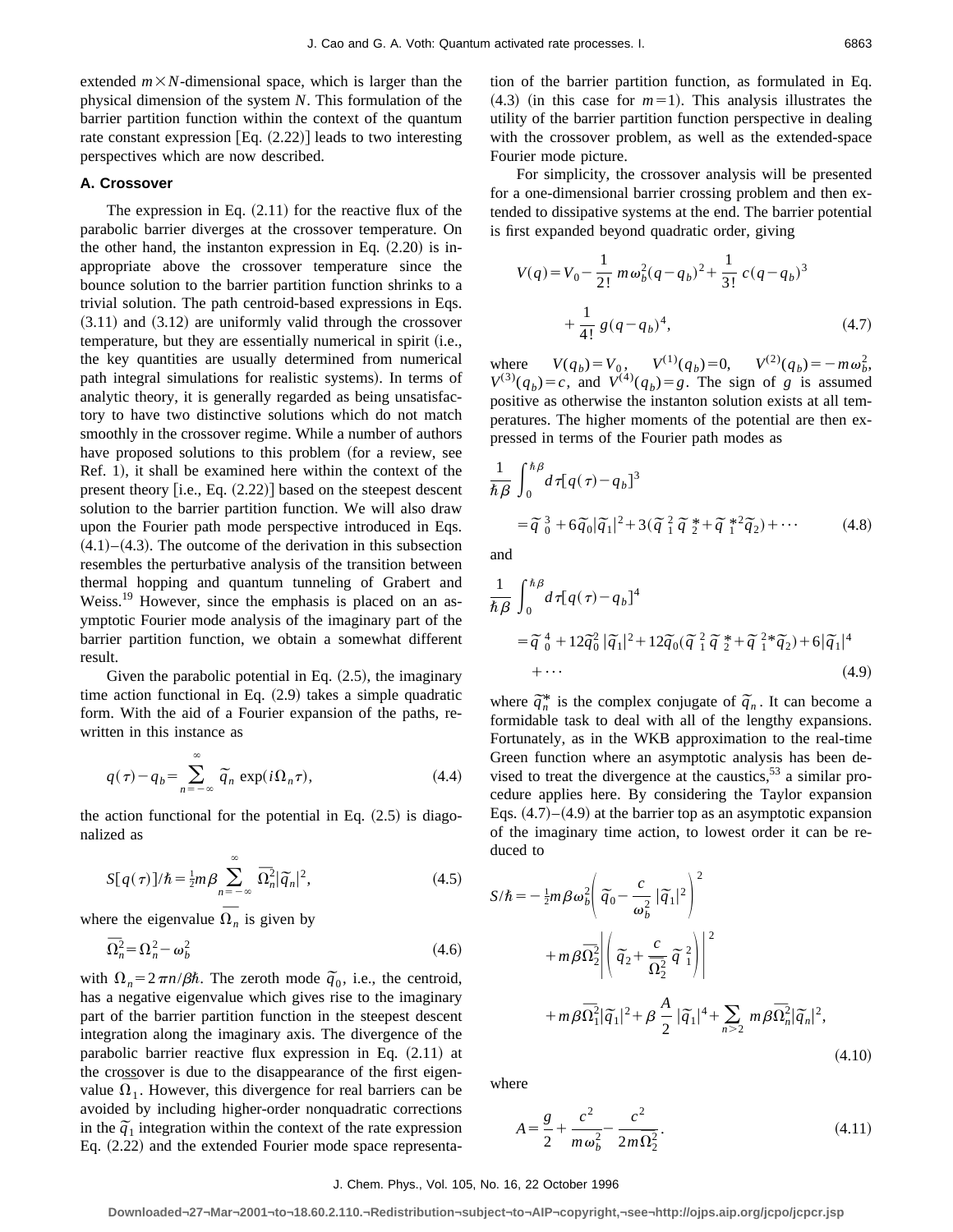The reduction of the Fourier mode expansion of the potential into Eq.  $(4.10)$  is approximate, but simplifies considerably the subsequent analysis. For example, it can be shown from Eq.  $(4.10)$  that as the temperature approaches the crossover Eq. (4.10) that as the temperature approaches the crossover from above the effective potential for the  $|\tilde{q}_1|$  mode changes from a simple harmonic well to a symmetric double well. This symmetry breaking indicates a transition from a trivial stationary point to an instanton solution.

At this point, all the higher-order Fourier mode integra-At this point, an the higher-order Fourier mode integra-<br>tions except for  $|\tilde{q}_1|^2$  can be performed exactly as in the case of the parabolic approximation. Similarly, the steepest descent integration over the centroid variable can be performed. The result of these operations is given by

$$
Z_b = \int dq_c \int dq_1 \exp[-\beta V_{\rm eff}(q_c, q_1)] = Z_{\rm pb} \, \text{Corr}(\Delta),\tag{4.12}
$$

where the correction term Corr( $\Delta$ ) arises from the integration over  $y = |q_1|^2$  and is given by

$$
Corr(\Delta) = \frac{\int_0^\infty dy \exp(-\beta m \overline{\Omega}_1^2 y - \beta A y^2 / 2)}{\int_0^\infty dy \exp(-\beta \overline{\Omega}_1^2 y)}
$$
  
=  $\Delta \sqrt{2\pi} \operatorname{erf}(-\Delta) e^{\Delta^2 / 2}$ . (4.13)

This result has the same structure as the earlier result obtained by Grabert and Weiss,<sup>19</sup> except for the definition of  $\Delta$ . Here, it is defined as

$$
\Delta = m(\Omega_1^2 - \omega_b^2) \sqrt{\beta/A},\tag{4.14}
$$

where "erf" is the error function

$$
\operatorname{erf}(\Delta) = \frac{1}{\sqrt{2\pi}} \int_{-\infty}^{\Delta} dx \ e^{-x^2/2}.
$$
 (4.15)

By virtue of the above result, Eq.  $(4.12)$ , as well as Eq.  $(2.22)$ , the asymptotic expression for reactive flux around the crossover temperature has the structure

$$
F \approx \text{Corr}(\Delta) F_{\text{pb}},\tag{4.16}
$$

where the parabolic barrier reactive flux is given by Eq.  $(2.11)$ . The above "high temperature" asymptotic expression matches smoothly onto the parabolic expression Eq.  $(2.11)$  and extends continuously below the crossover tem-(2.11) and extends continuously below the crossover temperature. It remains valid until  $\overline{\Omega}_2^2$  becomes zero which then perature. It remains valid until  $\Omega_2$  becomes zero which then makes it necessary to include the Fourier mode  $\tilde{q}_2$  in the expression for the generalized Fourier mode barrier partition function  $[Eq. (4.3)]$  to generalize the analysis. Alternatively, the instanton solution can be asymptotically treated in the crossover region from below and smoothly bridged with the high temperature asymptotic expression [Eq.  $(4.16)$ ]. This approach is outlined in Appendix B.

The high temperature asymptotic approach can also be readily generalized to quantum barrier crossings in dissipative systems, at least for a reaction coordinate linearly coupled a Gaussian bath.<sup>64</sup> As usual, in such cases the total Hamiltonian for the system is given by

$$
H = \frac{p_q^2}{2m} + V(q) + \sum_{i=1}^{N} \left[ \frac{p_i^2}{2m_i} + \frac{1}{2} m_i \omega_i^2 \left( x_i - \frac{c_i}{m_i \omega_i^2} q \right)^2 \right],
$$
\n(4.17)

where  $\{x_i, p_i\}$  are the canonically conjugate bath variables and  $\{m_i, \omega_i, c_i\}$  are the corresponding masses, frequencies, and coupling constants, respectively. Despite its apparent simplicity, the above Hamiltonian provides a model for many quantum processes in the dissipative condensed phase environment so long as the linear response approximation is valid. The path integration over the bath variables from the above Hamiltonian leads to a path integral action functional of the form

$$
S[q(\tau)] = \int_0^{\hbar \beta} d\tau \left\{ \frac{1}{2} m \dot{q}(\tau)^2 + V[q(\tau)] \right\}
$$

$$
+ \hbar \beta \sum_{n=1}^{\infty} \Omega_n \hat{\eta}(\Omega_n) |\tilde{q}_n|^2 / m, \qquad (4.18)
$$

where  $\hat{\eta}(s)$  is the Laplace transform of the friction kernel, defined in the discrete limit by

$$
\hat{\eta}(s) = \sum_{i=1}^{N} \frac{c_i^2}{m_i \omega_i^2} \frac{s}{s^2 + \omega_i^2}.
$$
\n(4.19)

With the aid of the above expression, all of the results in this section remain the same if the definition in Eq.  $(4.6)$  is modified to be

$$
\overline{\Omega}_n^2 = \Omega_n^2 - \omega_b^2 + \Omega_n \hat{\eta}(\Omega_n)/m.
$$
 (4.20)

Accordingly, the crossover temperature is defined where the Accordingly, the crossover temperaturely,  $\tilde{q}_1$  vanishes,<sup>54</sup> namely,

$$
\Omega_1^2 - \omega_b^2 + \Omega_1 \hat{\eta}(\Omega_1)/m = 0, \qquad (4.21)
$$

where  $\Omega_1 = 2\pi/\hbar\beta$ .

# **B. Low temperature generalization of the saddle point analysis**

The second perspective of this section—and perhaps the most compelling one for future investigation—is concerned with the steepest descent evaluation of the barrier partition function through Eq.  $(4.3)$  in the low temperature limit.<sup>48</sup> Under *normal* circumstances (i.e., not too low temperatures equal to asymmetric barriers), the centroid variable  $\tilde{q}_0$  is the natural variable about which to perform the steepest descent integration along the imaginary axis as outlined in the previous section and in Ref. 48. However, in some instances at low enough temperatures the curvature of the centroid potential  $V_c(q_c)$  in Eq. (3.4), as specified by Eq. (3.7), may be positive *everywhere* in the barrier region. Furthermore, for highly asymmetric metastable barriers, there may also be pathological low temperature behavior in the centroid-based approach.<sup>48</sup> In these cases, an intriguing point of view emerges. Instead of a saddle point integration using just the centroid variable as in Eq.  $(3.9)$ , the saddle point analysis and the steepest descent integration can be generalized in terms of a combination of the subset of path Fourier modes  $\{\bar{q}_m\}$  in Eq. (4.3). In these pathological cases, it is actually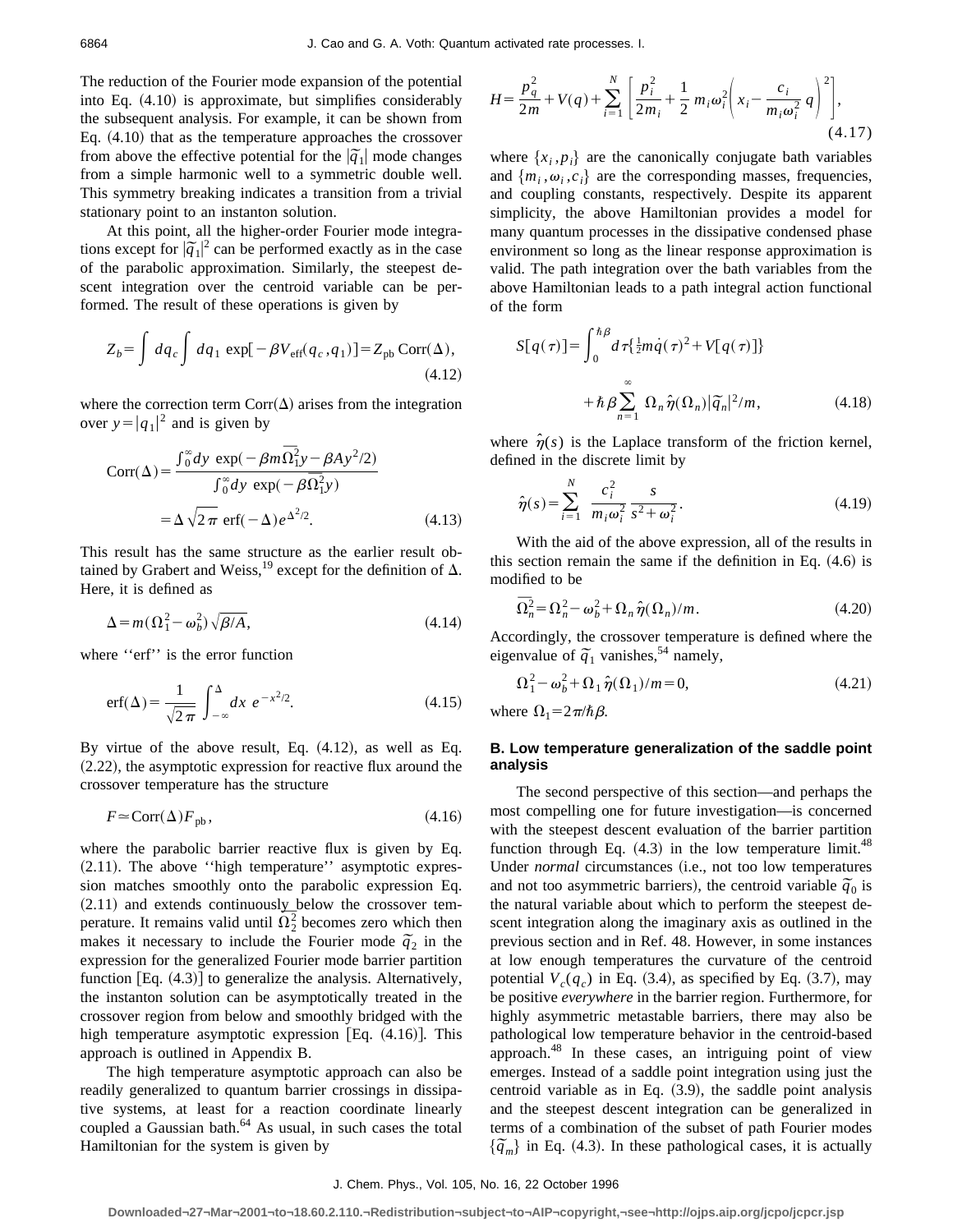*necessary* to pursue such a generalization in order to have a sensible evaluation of the imaginary part of the barrier partition function.<sup>48</sup> Thus in such cases the saddle point may not involve the centroid mode alone, but instead the problem maps onto a kind of classical-like transition state calculation in the extended space of the effective Fourier mode potential  $V_{\text{eff}}(q_c, \ldots, q_m)$ .

To explore this idea in more detail, the path integral action functional can be Fourier decomposed in the following general way:

$$
S[q(\tau)] = m\hbar \beta \sum_{n=1}^{\infty} \Omega_n |\tilde{q}_n|^2 + \int_0^{\hbar \beta} d\tau V[q(\tau)]. \quad (4.22)
$$

The higher the value of  $n$ , the higher the positive "frequency'' of that mode in the saddle point region of the effective Fourier mode potential  $V_{\text{eff}}(q_c, ..., q_m)$  as defined in Eq.  $(4.3)$ . As a consequence of this result, it is expected that the  $m=1$  mode should be the highest Fourier mode necessary to include in Eq.  $(4.3)$  for most systems. To carry out the generalized saddle point procedure, one must then find the saddle point for the effective Fourier mode potential  $V_{\text{eff}}(q_c, q_1)$ , determine the linear combination (or "normal mode'') of the centroid mode  $q_c$  and the first Fourier mode *q*<sup>1</sup> along the direction of steepest descent at the saddle point, and then perform the integration over that mode in the complex plane. At the same time, an integral is performed along the real axis for the stable normal mode orthogonal to the steepest descent mode (cf. Ref. 48). This perspective for a generalized quantum TST saddle point in the extendeddimensional space of the Fourier modes is presently under investigation in this group and elsewhere.<sup>65</sup>

### **V. NUMERICAL EXAMPLES**

In this section, the theory described in the previous sections is illustrated by a study of a one-dimensional Eckart barrier and an Eckart barrier coupled to a Gaussian bath. The emphasis here is on the crossover behavior from the high temperature thermally activated barrier crossing to low temperature quantum tunneling.

The Eckart barrier potential is given by<sup>66</sup>

$$
V(q) = V_0 \operatorname{sech}^2(q/a) \tag{5.1}
$$

with the parameter value of  $2\pi V_0/\hbar\omega_b=12$  in the present calculations. The transition state is located at  $q_b=0$  with  $V(q_b) = V_0$ , and the barrier frequency is given by

$$
m\omega_b^2 = 2V_0/a^2.
$$
 (5.2)

Two dimensionless parameters can be introduced, given by  $b = \hbar \beta \omega_b$  (or  $\mu = b/2\pi$ ) and  $\zeta = \beta V_0$ , such that all relevant quantities are expressed in terms of these two parameters.

A quantum correction factor  $\Gamma$  can be defined as the ratio of the quantum to classical reactive flux, which is written as

$$
\Gamma = F_{\rm qm}/F_{\rm cl}.\tag{5.3}
$$

In one-dimension, a simple estimate of this quantum correction is the high temperature parabolic correction, given by

$$
\Gamma_{\rm pb} = \frac{(b/2)}{\sin(b/2)},\tag{5.4}
$$

which, as stated before, is invalid below the crossover temperature, i.e., for  $\beta > \beta_0 = 2\pi/\hbar\omega_b$ . We thus consider the higher-order correction derived in Sec. IV, where the Taylor expansion of the potential in Eq.  $(4.7)$  has coefficients  $c=0$ and  $g=16V_0/a^4$  in the Eckart barrier case, and the parameter defined in Eq. (4.11) assumes the value of  $A = 8V_0/a^4$ . Substituting these expressions into Eqs.  $(4.13)$ – $(4.16)$ , one obtains the expression

$$
\Gamma_{\rm HT} = \Gamma_{\rm pb} \Delta \sqrt{2\pi} \, \, \text{erf}(-\Delta) \text{exp}(\Delta^2/2) \tag{5.5}
$$

with the variable  $\Delta$  given explicitly as

$$
\Delta = (\mu^{-2} - 1)\sqrt{\zeta/2}.\tag{5.6}
$$

Below crossover, an analytic instanton solution can be explicitly found for the Eckart barrier, giving

$$
\Gamma_{\text{inst}} = \frac{\sqrt{4\,\pi\zeta}}{\mu} \exp[\,\zeta(1 - 1/\mu)^2],\tag{5.7}
$$

which holds for  $\beta > \beta_0$ . The uniform asymptotic instanton solution Eq. (B3) reads

$$
\Gamma_{LT} = erf(-\Delta_{LT}) \Gamma_{inst} \tag{5.8}
$$

with the parameter

$$
\Delta_{LT} = (\mu - 1/\mu) \sqrt{\zeta/2}.
$$
 (5.9)

Finally, Affleck's crossover formula can be written as

$$
\Gamma_{\rm AF} = \sqrt{\frac{4\,\pi\zeta}{\mu}} \,\rm erf(\Delta_{\rm AF}) \exp(\Delta_{\rm AF}^2/2) \tag{5.10}
$$

with the parameter

$$
\Delta_{\text{AF}} = (1 - \mu) \sqrt{\frac{2 \nu}{\mu}}.\tag{5.11}
$$

The derivation of the above expressions can be found in Appendix B.

For comparison, a quantum correction was also calculated from Eq.  $(3.10)$ , given by

$$
\Gamma_Q = 2\,\pi\,\nu \bigg(\frac{m}{|V_c^{(2)}(q^*)|}\bigg)^{1/2} \frac{\rho_c(q^*)}{\rho_{cl}(q^*)},\tag{5.12}
$$

where  $\nu$  is given by Eq. (2.23). The usual PI-QTST correction,  $24,26$  given by

$$
\Gamma_{\text{PI-QTST}} = \rho_c(q^*)/\rho_{\text{cl}}(q^*),\tag{5.13}
$$

was also calculated. In both cases, the quantum centroid density was numerically computed by a path integral Monte Carlo calculation.

All of the values of the quantum correction factor  $\Gamma$ calculated from the above expressions are tabulated in Table I for the set of temperatures from  $b=3$  to 12 along with the exact data obtained from Ref. 67. Clearly, the parabolic approximation Eq. (5.5) diverges for  $\beta > \beta_0$ . The uniform asymptotic formulae, Eqs.  $(5.5)$  and  $(5.8)$ , approaching the crossover from above and below, respectively, agree with the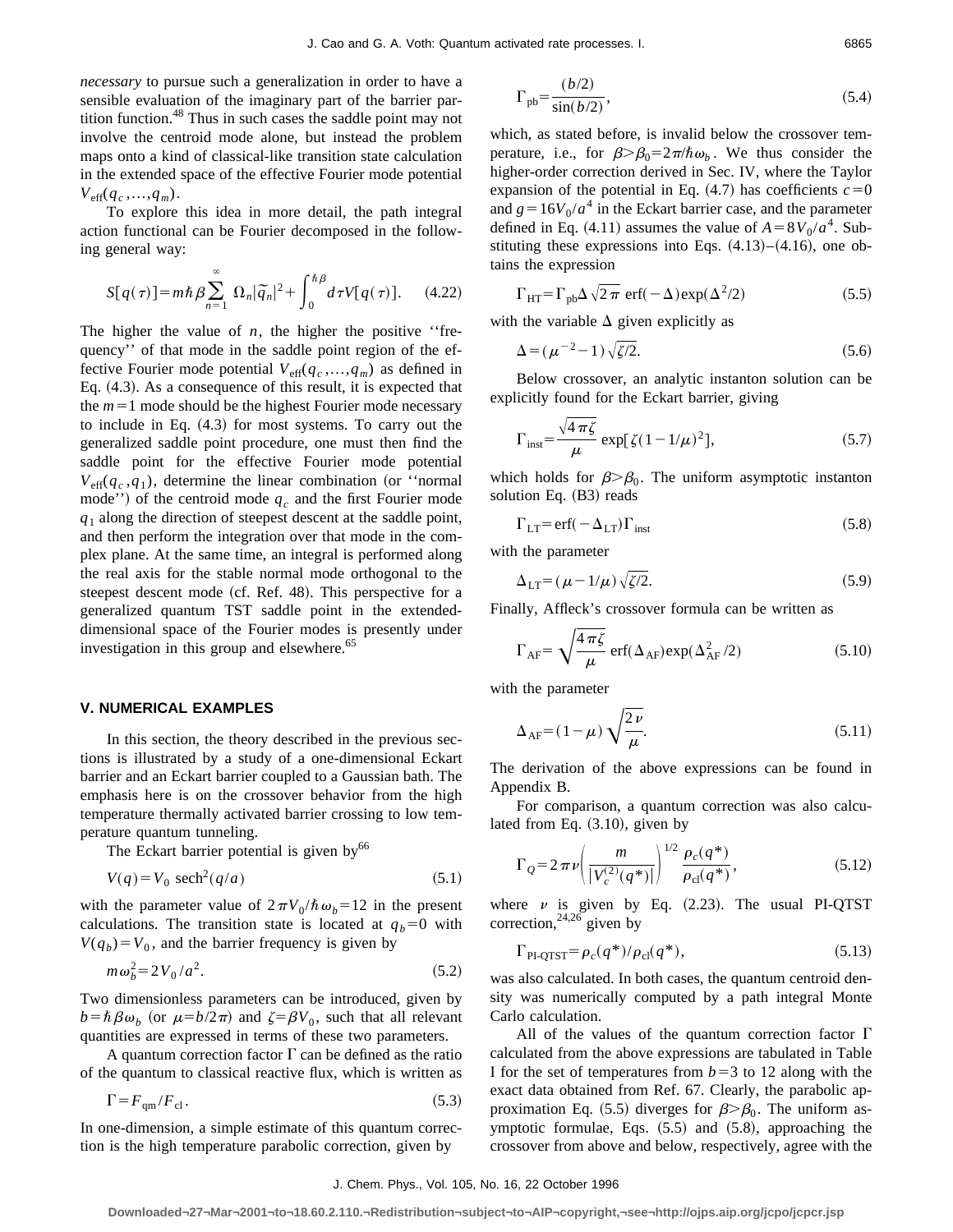TABLE I. Quantum correction factors<sup>a</sup> for the symmetric Eckart barrier.

|    | exact  | $\frac{1}{b}$ | $1_{\text{HT}}$ | $\Gamma_{\rm AF}$ | 1 <sub>LT</sub> | $\mathbf{1}_{\theta}$ | $1$ PI-QTST |
|----|--------|---------------|-----------------|-------------------|-----------------|-----------------------|-------------|
|    | 1.5    | 1.50          | 1.46            | 1.70              |                 | 1.62                  | 1.42        |
|    | 2.1    | 2.20          | 2.00            | 2.25              |                 | 2.24                  | 1.87        |
|    | 3.1    | 4.18          | 3.04            | 3.21              | 4.05            | 3.46                  | 2.72        |
| O  | 5.2    | 21.3          | 5.17            | 5.19              | 5.32            | 5.85                  | 4.31        |
| 8  | 22.0   |               | 21.0            | 27.4              | 20.0            | 22.3                  | 17.0        |
| 10 | 162.0  |               | 136.2           | 816.7             | 135.2           | 142.0                 | 103.5       |
| 12 | 1970.0 |               | 2687.4          |                   | 1613.2          | 1695.2                | 1242.7      |

<sup>a</sup>The various quantum correction factors are defined as follows:  $\Gamma_{\text{exact}}$  is the exact data for the Eckart barrier obtained from Ref. 67;  $\Gamma_{\text{pb}}$  is the parabolic approximation from Eq.  $(5.4)$ ;  $\Gamma_{\text{HT}}$  is the high temperature asymptotic expression from Eq.  $(5.5)$ ;  $\Gamma_{\text{AF}}$  is the Affleck crossover expression from Eq.  $(5.10)$ ;  $\Gamma_{\text{LT}}$ is the low temperature asymptotic expression from Eq.  $(5.9)$ ;  $\Gamma_Q$  is the path integral result from Eq.  $(5.12)$ ; and  $\Gamma_{PLOTST}$  is the PI-QTST result from Eq.  $(5.13)$ .

exact results quite well beyond the crossover point. By contrast, the Affleck crossover expression Eq.  $(5.10)$  behaves reasonably well around crossover, but it starts to deviate in both the low and high temperature limits. As pointed out earlier, the PI-QTST correction Eq.  $(5.13)$  is a stable approximation to the more accurate quantum rate formula  $[Eq.$  $(2.22)$ , so it is no surprise that is incorporates the dominant quantum tunneling effects even at low temperatures, which of course has been discussed many times previously (see, e.g., Ref. 24, 26, and 68) The new formula, Eq.  $(5.12)$ , is seen to be even more accurate than the PI-QTST result over the temperature range studied.

As an application to a multidimensional barrier crossing, the Eckart barrier coupled to a Gaussian bath, as described by Eq.  $(4.17)$ , was studied. The bath degrees of freedom were integrated out to yield an influence functional of the form in Eq.  $(4.18)$  with the friction kernel given in the present case by

$$
\hat{\eta}(s) = \frac{f}{s + \omega_c},\tag{5.14}
$$

where the friction strength  $f=1.0$  and the correlation time  $1/\omega_c = 1.0$ , both in dimensionless units scaled by  $\beta$ ,  $\omega_b$ , and  $V_0$ . The crossover temperature is determined from Eq.  $(4.20)$ to be  $\beta_0=1.325(2\pi/\hbar\omega_b)$ . It is clear from the onedimensional analysis that a good analytical estimation of the reactive flux is the asymptotic form Eq.  $(4.16)$ . The multidimensional generalization is rather straightforward and is described in the previous section. The PI-QTST quantum estimate of the reactive flux is given in the dissipative case from Eq.  $(3.12)$ , where the centroid density was evaluated at the barrier top including the dissipative influence functional.

The results of calculations with and without dissipation are shown in Fig. 1 in the form of  $log(F/Z_{\text{bath}})$  versus *b*, where  $Z_{\text{bath}}$  is the quantum partition function for the pure Gaussian bath. The curves depict the asymptotic analytical data  $[$ i.e., Eq.  $(4.16)$  with  $(4.20)$  above crossover and Eq.  $(5.8)$  with the computational procedure outlined in Appendix B below crossover] and the PI-QTST data  $[Eq. (5.13)]$ . It is seen that the dissipationless flux decreases, but tends to level off at low temperatures because of the quantum tunneling effect, whereas the dissipative flux decreases more significantly at lower temperature because the friction reduces the quantum tunneling. This tendency has been well investigated in the study of metastable wells.<sup>1</sup> It is also interesting to note the agreement of the PI-QTST result with the asymptotic analytical results, especially for the dissipative barrier crossing.

### **VI. CONCLUDING REMARKS**

The primary motivation of the present paper has been to provide a general unified framework for quantum activated dynamics. The outcome of this effort is Eq.  $(2.22)$ , a factorization of the quantum reactive flux expression into the imaginary part of the barrier partition function, defined in the steepest descent limit of the imaginary time Feynman path integral, and a well-defined simple prefactor which can be interpreted as the frequency of the corresponding saddlepoint solution. Depending on the analytic character of the steepest descent solution, the imaginary part of the barrier partition function can be shown to be related to the high temperature parabolic approximation or the low temperature instanton solution, and thus it naturally introduces the crossover temperature which distinguishes the two regimes. While the instanton result was already known, the high temperature



FIG. 1. A logarithmic plot of the reactive flux (actually  $F/Z_{\text{bath}}$ ) vs  $b(=\hbar\beta\omega)$  for the one-dimensional Eckart barrier (the upper curves) and for the Eckart barrier coupled to a dissipative bath (the lower curves). The analytical curves are calculated from Eq.  $(4.16)$  above crossover and from Eq. (B3) below crossover. For comparison, the PI-QTST estimate of the rate is also shown in both cases.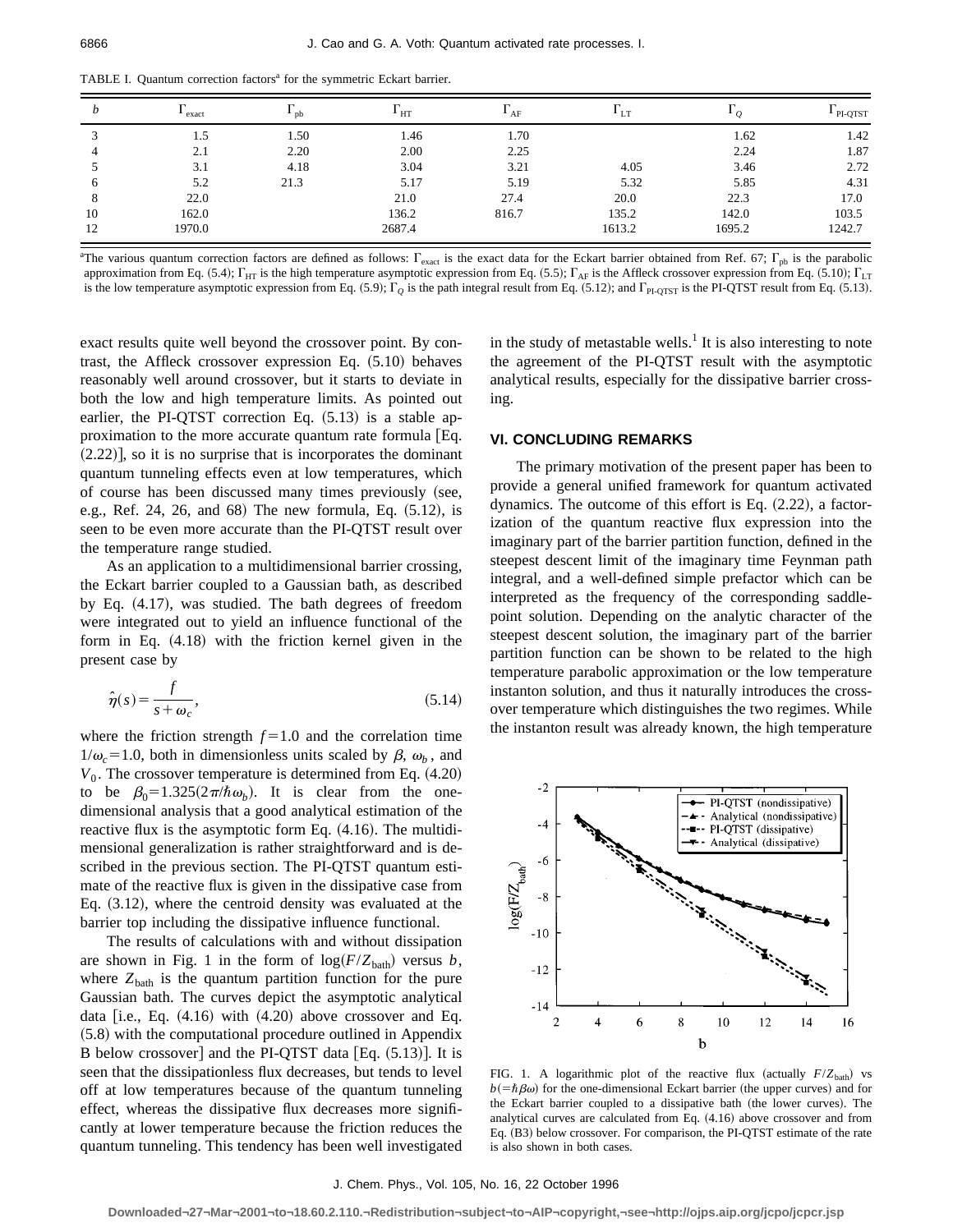$(A3)$ 

analysis is new, hence providing the missing element required for a unified mathematical framework.

Importantly, the perspective based on the imaginary part of the barrier partition function naturally introduces the Feynman path centroid variable into the topic of quantum activated dynamics.24–27,48 A saddle-point approximation to the main formula  $[Eq. (2.22)]$  leads to a simplified formula for the quantum activated rate constant [cf. Eq.  $(3.11)$ ]. Upon further analysis, this argument also provides a derivation of the well-known PI-QTST rate constant expression $24-26$  given in Eq.  $(3.12)$ . This perspective reveals the underlying reasons for both the advantages and limitations $48$  of the PI-QTST approach, both as an analytical formalism and as a numerical technique, especially for quantum reactions in the condensed phase where other approaches may become impractical.

Two interesting analytical perspectives also emerge from the present theory which are based on a representation of the barrier partition function in terms of an integration over a limited set of Fourier path modes. In the first perspective, an asymptotic expression is derived to smoothly extend the parabolic barrier result for the quantum rate constant below the crossover temperature. In the second perspective, the saddle point analysis is generalized $48$  to include higher-order Fourier path modes beyond the zero frequency mode (i.e., the centroid), thus generalizing the PI-QTST result.

In Sec. V, a study of a nondissipative and a dissipative Eckart barrier was presented to illustrate the various aspects of the theoretical developments presented in the previous sections. Emphasis was placed on the accuracy of the different reactive flux expressions. The numerical evidence clearly demonstrates the accuracy of the asymptotic analytical approach. It also shows that the centroid-based formula in Eq.  $(3.11)$  is accurate over a wide temperature range. The consistently good results of this theory, as well as the older PI-QTST expression, support the assertion that the path centroid variable occupies a central role in the computation of quantum activated rate constants under most circumstances.

Finally, several extensions and applications are likely to follow directly from the theoretical development in this paper. First, the multidimensional steepest descent analysis based on the centroid theory can help to rationalize various flavors of variational theories,  $25,38-41$  perhaps resulting in a systematic approach for computing the rate constant in complex condensed phase systems beyond the usual PI-QTST strategy. Second, a formulation based on the imaginary part of the barrier partition function is likely to lead to improved and efficient approaches for solving the multidimensional instanton problem, especially for nonseparable, even nonadiabatic, potentials.18 Success in the latter arena will rest on our ability to find an efficient numerical procedure to compute the imaginary part of the barrier partition function directly and accurately. These and other issues will be explored in future research.

#### **ACKNOWLEDGMENTS**

This research was supported by the National Science Foundation (CHE-9158079). G.A.V. is a recipient of a National Science Foundation Presidential Young Investigator Award, a David and Lucile Packard Fellowship in Science and Engineering, an Alfred P. Sloan Foundation Fellowship, and a Camille and Henry Dreyfus Teacher–Scholar Award. The authors are indebted to Rigoberto Hernandez for his critical reading of the manuscript and for helpful discussions on the subject. We are also indebted to August Calhoun for assistance in the preparation of the figures.

# **APPENDIX A: EVALUATION OF THE PARABOLIC BARRIER PREFACTOR**

In Sec. II, the quantum reactive flux in Eq.  $(2.22)$  was formulated as the product of the prefactor  $\nu$  and the barrier partition function  $Z_h$ . Above crossover, the expression for the prefactor  $[cf. Eq. (2.3)]$  can be evaluated in the parabolic barrier limit, Eq.  $(2.5)$ , and thus be determined in closed form. However, this derivation is not completely straightforward because of the divergent nature of certain integrals. To begin, the imaginary time population correlation function is written as

$$
\langle h_P(\tau)h_P(0) \rangle_b
$$
  
= 
$$
\frac{\int_0^\infty \int_0^\infty dx_1 dx_2 G(x_1, x_2, T - \tau)G(x_2, x_2, \tau)}{\int_{-\infty}^\infty \int_{-\infty}^\infty dx_1 dx_2 G(x_1, x_2, T - \tau)G(x_2, x_2, \tau)},
$$
 (A1)

where  $T=\hbar\beta$  and the imaginary time propagator for the parabolic barrier is given by

$$
G(x_1, x_2, \tau) = \sqrt{\frac{m\omega_b}{2\pi\hbar \sin(\omega_b \tau)}} \exp\left\{-\frac{m\omega_b}{2\hbar \sin(\omega_b \tau)}\right\}
$$

$$
\times \left[ (x_1^2 + x_2^2) \cos(\omega_b \tau) - 2x_1 x_2 \right] \qquad (A2)
$$

with  $x=q-q_b$ . Both the numerator and denominator of Eq.  $(A1)$  diverge as a result of the integration. Nevertheless, the ratio of the two yields a finite analytical expression, i.e.,

$$
\langle h_P(\tau)h_P(0)\rangle_b
$$
  
=  $\frac{1}{2\pi} \arctan \frac{2 \sin(\omega_b T)}{\sqrt{\sin(b_1)/\sin(b_2)} + \sqrt{\sin(b_2)/\sin(b_1)}},$ 

with  $b_1 = \omega_b(T - \tau)$  and  $b_2 = \omega_b \tau$ . We then take the derivative with respect to  $\tau$ , make the replacement  $\tau = \tau + it$ , and take the limit  $t \rightarrow \infty$ . For brevity, the lengthy derivation is omitted here. Finally, making use of the identity

$$
\lim_{t \to \infty} \frac{\sin[\omega_b(T - \tau - it)]}{\sin[\omega_b(\tau + it)]} = \exp(i\pi + i\omega_b T),
$$
 (A4)

we arrive at

$$
\lim_{t \to \infty} \frac{\partial}{\partial t} \left\langle h_P(\tau + it) h_P(0) \right\rangle_b = \frac{\omega_b}{2\pi},\tag{A5}
$$

which is the prefactor given in Eq.  $(2.6)$ .

#### J. Chem. Phys., Vol. 105, No. 16, 22 October 1996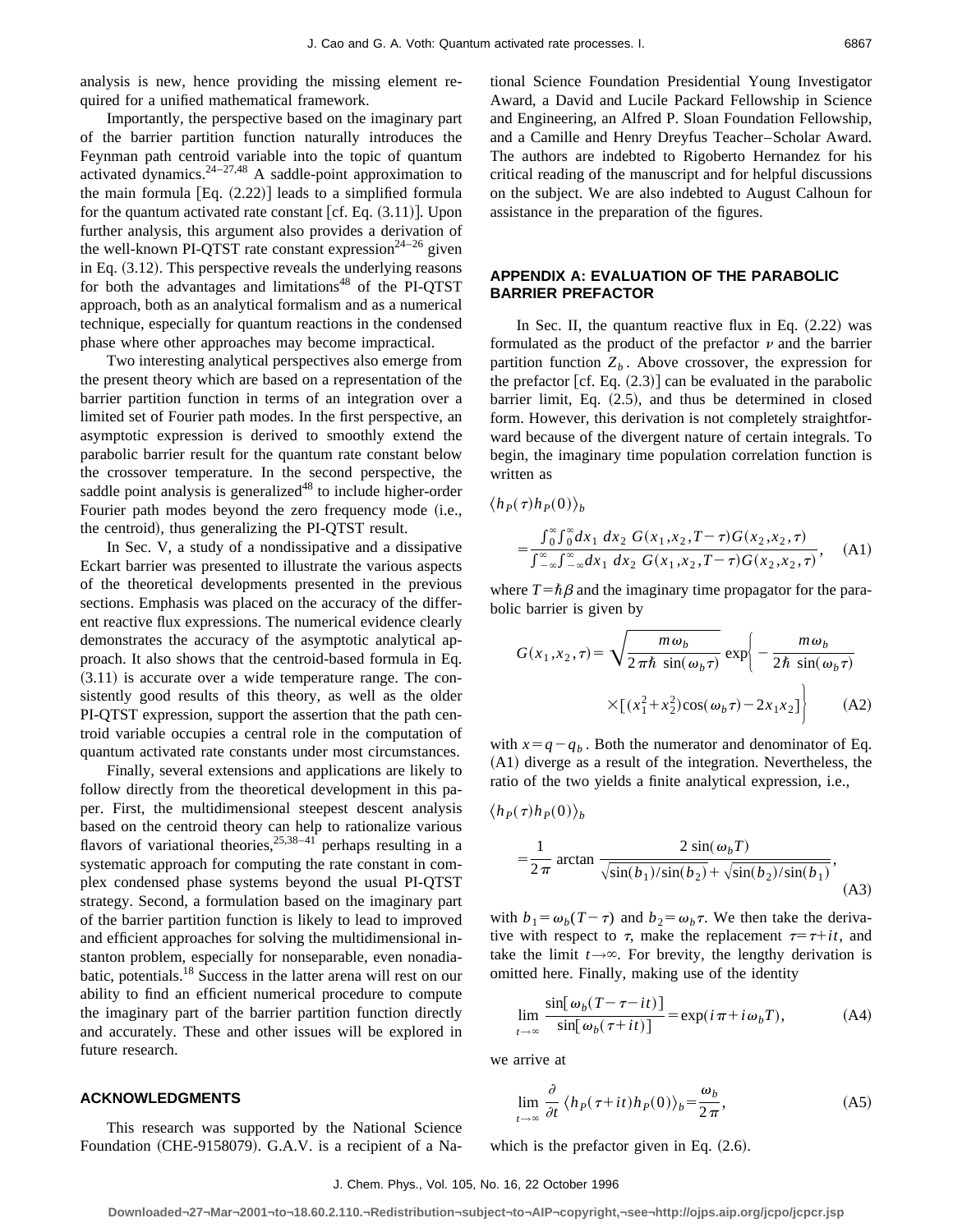# **APPENDIX B: UNIFORM ASYMPTOTIC CROSSOVER ANALYSIS OF THE INSTANTON SOLUTION**

As was demonstrated in Sec. II, an instanton solution in the quantum tunneling regime is essentially a nontrivial bounce stationary solution to the imaginary part of partition function and exists only below the crossover temperature. In the crossover regime, as the periodic trajectory shrinks, the integration of the quantum fluctuations in the barrier partition function cannot be extended to infinity and the determinant Eq.  $(2.16)$  from the functional integration is to be modified by an error function. Though in principle the asymptotic analysis can be carried out in the context of functional integration of the barrier partition function, it is much more straightforward to present a derivation based on an expansion about the instanton energy. One begins with the WKB transmission coefficient<sup>69</sup> valid for tunneling energies  $E$  below the barrier potential maximum  $V_0$ , giving<sup>3</sup>

$$
F = \frac{1}{2\pi\hbar} \int_{-\infty}^{V_0} dE \ e^{-\beta E} e^{-W(E)/\hbar}, \tag{B1}
$$

where  $1/2\pi\hbar$  is the free particle flux density and  $W(E)$  is the action integral along the tunneling trajectory, i.e.,

$$
W(E) = \oint dx \sqrt{2m[V(x) - E]}
$$
  
=  $W(E_{\text{inst}}) + W'(E_{\text{inst}})(E - E_{\text{inst}})$   
+  $\frac{1}{2}W''(E_{\text{inst}})(E - E_{\text{inst}})^2 + \cdots$  (B2)

In the second line above, the action integral has been expanded about the instanton energy. A steepest descent approximation on the energy variable in the integration Eq.  $(B1)$  immediately leads to a low temperature asymptotic flux expression, or a asymptotic instanton solution,

$$
F_{LT} = \frac{1}{\hbar \beta \sqrt{2W_{inst} \pi \hbar D}} \text{ erf} \left[ \beta (V_0 - E_{inst}) \sqrt{\frac{D\hbar}{W_{inst}}} \right]
$$
  
× exp(-S<sub>inst</sub>/ $\hbar$ ), (B3)

where " $erf$ " is the error function defined in Eq.  $(4.15)$ . Here,  $S<sub>inst</sub>$  and  $E<sub>inst</sub>$  are the action and energy of the bounce trajectory, respectively, and the corresponding work function is  $W_{\text{inst}} = W(E_{\text{inst}})$ . Also, a simple identity can be applied<sup>13</sup>

$$
W|T'| = T^2D,\tag{B4}
$$

where  $T=\hbar\beta$  in the case of the instanton.<sup>3,5</sup> The above expression also implies a numerical procedure to evaluate  $|T'(E)|$  when an analytical form for  $T(E)$  is not available as is the case for a dissipative system described by an influence functional.

At temperatures significantly lower than the crossover temperature, the error function reduces to unity and one recovers the conventional instanton solution in Eq.  $(2.20)$ , or in the equivalent form

$$
F_{\text{inst}} = \frac{1}{\sqrt{2 \pi \hbar |T'(E_{\text{inst}})|}} \exp(-S_{\text{inst}}/\hbar).
$$
 (B5)

The appearance of the error function in the low temperature expression Eq.  $(B3)$  and in the high temperature expression Eq.  $(4.13)$  is not a coincidence as the two share a common origin. When the temperature approaches the crossover from below, the bounce trajectory shrinks and thus the full quantum fluctuation is not allowed because of the confinement of the volume enclosed by the bounce trajectory. As a result, the Gaussian functional integral cannot be extended to infinity and a truncation in the integral limit introduces the error function. In fact, a comparison with the asymptotic expression in Eqs.  $(4.13)$ – $(4.16)$  suggests

$$
\Delta_{LT} = \beta (E_{inst} - V_0) \sqrt{\frac{D\hbar}{W_{inst}}} \tag{B6}
$$

which can be shown to be the same as the definition of Eq.  $(4.14)$  at the crossover temperature.

Though the existence of a bounce trajectory on the inverted potential surface imposes the requirement  $T=\hbar\beta>2\pi/\omega_b$ , Eq. (B3) is by no means limited to this condition because  $S_{\text{inst}}$  and  $E_{\text{inst}}$  can be extrapolated above the crossover if the analytical form of these quantities are known. In other words, the flux above the crossover temperature is the analytic continuation of the low temperature instanton solution as the bounce trajectory evolves into the complex coordinate space. This argument can be further clarified by Taylor expanding *S*inst and *E*inst around the crossover temperature  $\beta_0$ , giving

$$
F_{\text{AF}} = \frac{1}{\sqrt{|2\pi\hbar T_0'}} \text{ erf}\left[ (\beta - \beta_0) \sqrt{\frac{\hbar}{|T_0'|}} \right]
$$

$$
\times \exp\left[ -\beta V_0 + \frac{1}{2} (\beta - \beta_0)^2 \frac{\hbar}{|T_0'|} \right]
$$
(B7)

which is a well-known result derived by Affleck.<sup>12</sup> Clearly, the asymptotic instanton expression Eq.  $(B3)$  bridges the crossover expression Eq.  $(B7)$  smoothly to the instanton expression Eq.  $(B5)$ .

Again, the similarity of the two crossover expressions, i.e., Eq.  $(B7)$  and Eq.  $(4.17)$  leads to the conviction that the two are essentially equivalent in the crossover regime. In fact, we can prove that the variables of the error function in the two formulae are the same. Following the asymptotic analysis leading to Eq.  $(4.10)$ , we can write the work function of the instanton trajectory as

$$
W = -\frac{2}{A} T m^2 \Omega_1^2 \overline{\Omega}_1^2
$$
 (B8)

which in turn yields

$$
T' = -\frac{T}{dW/dE} = -\frac{TA}{4m^2\omega_b^4}
$$
 (B9)

with  $T=\hbar\beta$ . Substituting this expression into the variable of the error function in Eq.  $(B7)$  gives

$$
\Delta_{\text{AF}} = (\beta_0 - \beta) \sqrt{\frac{\hbar}{|T'_0|}} = (\beta_0 - \beta) \frac{2 \omega_b^2 m}{\sqrt{\beta A}}
$$
(B10)

#### J. Chem. Phys., Vol. 105, No. 16, 22 October 1996

**Downloaded¬27¬Mar¬2001¬to¬18.60.2.110.¬Redistribution¬subject¬to¬AIP¬copyright,¬see¬http://ojps.aip.org/jcpo/jcpcr.jsp**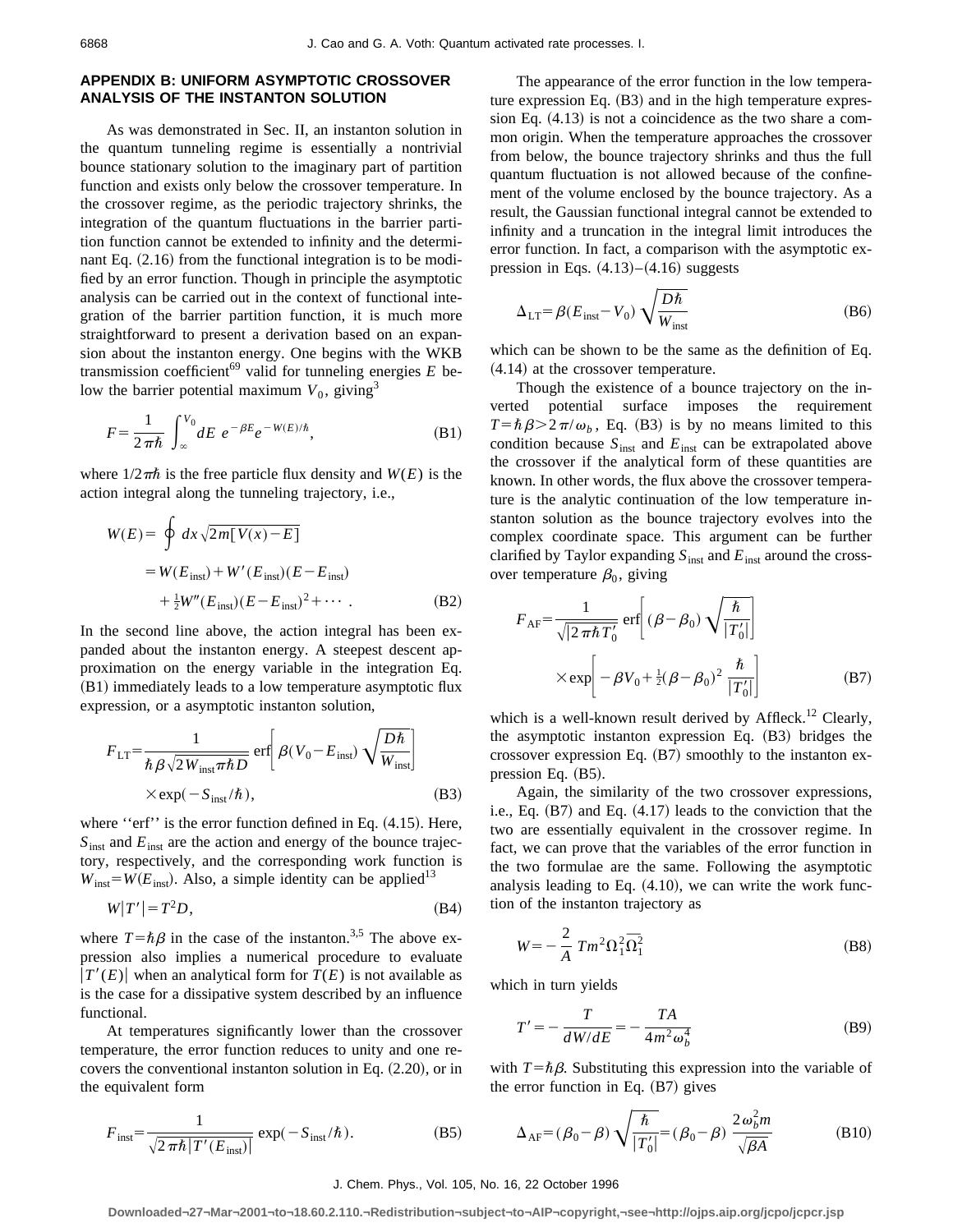which, in the limit of  $T\rightarrow 2\pi/\omega_b$ , becomes exactly the same as the definition of Eq.  $(4.13)$ . Therefore, all three flux expressions above agree at the crossover temperature.

Since  $W(E)$  in Eq. (B2) is expanded about the instanton energy  $E_{\text{inst}}$  instead of the barrier top  $V_0$ , the asymptotic expression obtained as in Eq.  $(B3)$  smoothly bridges the low temperature solution to the thermally activated regime. Thus, Eq.  $(4.16)$  and Eq.  $(B3)$  represent two uniform asymptotic reactive flux expressions, one from the thermally activated regime and one from the quantum tunneling regime, and the two match exactly at the crossover temperature. Without the uniform asymptotic expressions, the reactive flux is evaluated in the three temperature regimes separately, with a rather arbitrary procedure to match the three solutions. Furthermore, the error functions in both Eq.  $(4.16)$  and Eq.  $(B3)$ arise because of the modification in the integration space of the barrier partition function at the crossover temperature.

Finally, we will address the multidimensional formulation of the instanton solution. An obvious choice is to solve for the bounce trajectory in the full multidimensional hyperspace, which is a formidable numerical task as the dimensionality increases. An alternative is to integrate out the bath degrees of freedom, giving an influence functional, and to then solve for the effective instanton trajectory in the reduced action space. For a general discussion, interested readers are referred to a previous paper $18$  where we developed a methodology to incorporate dissipative effects as well as nonadiabaticity into instanton calculations. As described in the main text, the most standard approach to include dissipative effects is the Gaussian bath model of Eq.  $(4.17)$  All of the formulae in this section will be valid if the bounce trajectory is solved with the influence functional.

Consider a barrier potential linearly coupled to a harmonic bath as in Eq.  $(4.17)$  (note that care must be taken to account for the counter term in that Hamiltonian). The path integration over the bath modes introduces an influence functional such that the imaginary time action reads

$$
S[q(\tau)] = \int_0^{\hbar \beta} d\tau \left\{ \frac{1}{2} m \dot{q}(\tau)^2 + V[q(\tau)] \right\}
$$

$$
- \frac{1}{2\hbar} \int_0^{\hbar \beta} \int_0^{\hbar \beta} d\tau \, d\tau' q(\tau) c(|\tau - \tau'|) q(\tau')
$$
(B11)

where the influence functional kernel  $c(|\tau-\tau'|)$  is related to the spectral density  $J(\omega)$  implicit in Eq. (4.19) by

$$
c(|\tau-\tau'|)=\frac{\hbar}{\pi}\int_0^\infty d\omega J(\omega)\frac{\cosh(\hbar\beta\omega/2-\omega|\tau-\tau'|)}{\sinh(\hbar\beta\omega/2)}
$$
(B12)

and

$$
J(\omega) = \frac{\pi}{2} \sum_{i=1}^{N} \frac{c_i^2}{m_i \omega_i} \delta(\omega - \omega_i).
$$
 (B13)

The stationary instanton trajectory obeys the appropriate Euler–Lagrangian equation

$$
m\frac{d^2q(\tau)}{d\tau^2} = \frac{dV[q(\tau)]}{dq} - \frac{1}{\hbar} \int_0^{\hbar\beta} d\tau' \ c(|\tau - \tau'|)q(\tau')
$$
\n(B14)

with the periodicity condition  $q(\hbar \beta) = q(0)$ . Next, the steepest descent approximation is applied to the barrier partition function is in Eq.  $(2.15)$ , and the second-order functional derivative is explicitly given in the discretized limit of the instanton trajectory as

$$
\frac{\delta^2 S}{\delta q_i \delta q_j} = \frac{m}{\epsilon^2} \left( 2 \delta_{i,j} - \delta_{i,j+1} - \delta_{i,j-1} \right) + \delta_{i,j} \frac{\partial^2 V(q_i)}{\partial q_i^2}
$$
  
-  $\epsilon c_{ij}$ , (B15)

where the discretized influence functional kernel is defined by

$$
c_{ij} = c(|\tau_i - \tau_j|) \tag{B16}
$$

with  $\epsilon = \hbar \beta / P$ , *P* being the discretization number. With Eq.  $(B14)$  in place of Eq.  $(2.13)$  and Eq.  $(B16)$  in place of Eq.  $(2.17)$ , the evaluation of the instanton barrier partition function is the same as for a one-dimensional barrier, with the final result given by Eq.  $(2.19)$ .

- <sup>1</sup>P. Hänggi, P. Talkner, and M. Borkovec, Rev. Mod. Phys. **62**, 250 (1990).
- $2^2$ P. G. Wolynes, Phys. Rev. Lett. **47**, 968 (1981).
- <sup>3</sup>W. H. Miller, J. Chem. Phys. **62**, 1899 (1975).
- 4P. Pechukas, in *Dynamics of Molecular Collisions, Part B*, edited by W. H. Miller (Plenum, New York, 1976).
- 5S. Coleman, in *The Whys of Subnuclear Physics*, edited by A. Zichichi (Plenum, New York, 1979), p. 805.
- <sup>6</sup> A. O. Caldeira and A. J. Leggett, Ann. Phys. (N.Y.) 149, 374 (1983).
- ${}^{7}P$ . G. Wolynes, J. Chem. Phys. **87**, 6559 (1987).
- <sup>8</sup>H. A. Kramers, Physica 7, 284 (1940).
- $^{9}$ R. F. Grote and J. T. Hynes, J. Chem. Phys. **73**, 2715 (1980).
- <sup>10</sup>E. Pollak, Chem. Phys. Lett. **127**, 178 (1986).
- <sup>11</sup> J. S. Langer, Ann. Phys. **41**, 108 (1967).
- $12$  I. Affleck, Phys. Rev. Lett. **46**, 388 (1981).
- 13R. F. Dashen, B. Hasslacher, and A. Neveu, Phys. Rev. D **10**, 4114  $(1974).$
- <sup>14</sup> A. O. Caldeira and A. J. Leggett, Phys. Rev. Lett. **52**, 211 (1981).
- <sup>15</sup>H. Grabert, U. Weiss, and P. Hanggi, Phys. Rev. Lett. **52**, 2193 (1984).
- <sup>16</sup>P. S. Riseborough, P. Hänggi, and E. Freidkin, Phys. Rev. A 32, 486  $(1985).$
- <sup>17</sup>L. Chang and S. Chakravarty, Phys. Rev. B **29**, 130 (1984).
- <sup>18</sup> J. Cao, C. Minichino, and G. A. Voth, J. Chem. Phys. **103**, 1391 (1995). <sup>19</sup>H. Grabert and U. Weiss, Phys. Rev. Lett. **53**, 1787 (1984).
- 20S. Chapman, B. C. Garrett, and W. H. Miller, J. Chem. Phys. **63**, 2701
- $(1975).$
- $^{21}$ P. Hänggi and W. Hontscha, J. Chem. Phys. 88, 4094 (1988).
- 22W. H. Miller, R. Hernandez, N. C. Handy, D. Jayatilaka, and A. Willetts, Chem. Phys. Lett. **172**, 62 (1990).
- $^{23}$ R. Hernandez and W. H. Miller, Chem. Phys. Lett.  $214$ ,  $129$   $(1993)$ .
- 24G. A. Voth, D. Chandler, and W. H. Miller, J. Chem. Phys. **91**, 7749  $(1989).$
- <sup>25</sup>G. A. Voth, Chem. Phys. Lett. **270**, 289 (1990).
- $^{26}$ G. A. Voth, J. Phys. Chem. 97, 8365 (1993), for a review of path integral quantum transition state theory, see this paper.
- <sup>27</sup>M. J. Gillan, J. Phys. C **20**, 3621 (1987).
- $^{28}$  J. Lobaugh and G. A. Voth, Chem. Phys. Lett. **198**, 311 (1992).
- <sup>29</sup> J. Lobaugh and G. A. Voth, J. Chem. Phys. **100**, 3039 (1994).
- <sup>30</sup> J. B. Straus, A. Calhoun, and G. A. Voth, J. Chem. Phys. **102**, 529 (1995).
- $31$ M. Topaler and N. Makri, J. Chem. Phys.  $101$ , 7500 (1994).
- 32W. H. Miller, S. D. Schwartz, and J. W. Tromp, J. Chem. Phys. **79**, 4889  $(1983)$
- <sup>33</sup> J. N. Gehlen, D. Chandler, H. J. Kim, and J. T. Hynes, J. Phys. Chem. **96**, 1748 (1992).